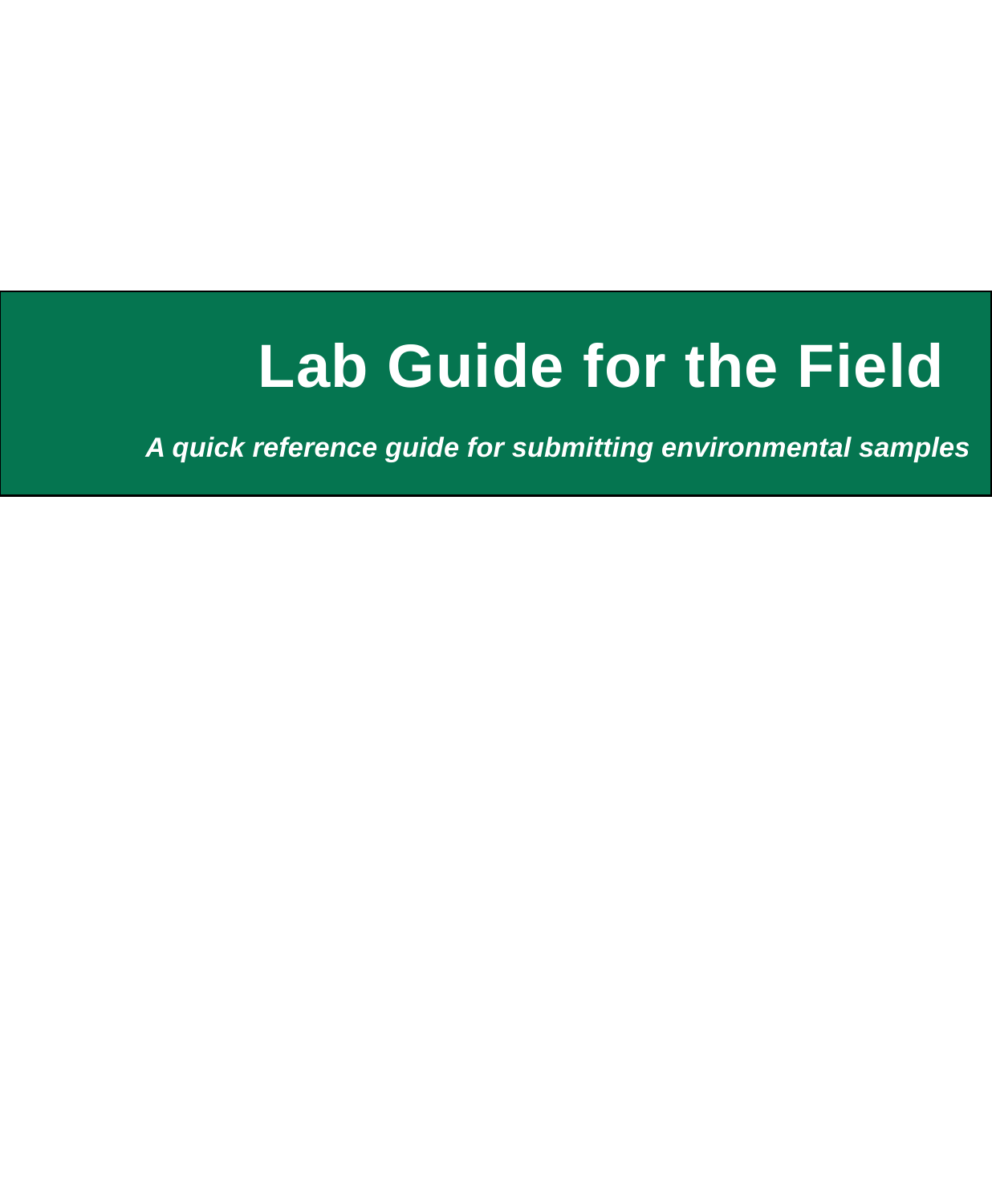## Lab Guide for the Field

### Introduction

Think of this Guide as a collection of "cheat sheets" - a quick reference of FAQs and issues that we get calls on all the time:

- ➢ What preservation is required for Alkalinity? What is the holding time?
- What's your recommended cooler packing scheme?
- ➢ Do I really need to fill out everything on the chain-of-custody (COC) form?
- $\triangleright$  I ran short on bottles, need additional analyses or am able to obtain only limited sample volumes. What are my options?
- ➢ Milligrams per liter, parts per billion, percent: how does that go again?
- $\triangleright$  What are the differences between various means of sampling soils for VOC analysis?
- ➢ What does VOCs stand for? (volatile organic compounds, *see acronyms listing*)
- ➢ Should I let the lab know *if* …?

CT LABORATORIES

As always, if you have any questions or need more information, please contact your CT Laboratories Project Manager. They are here to help.



**1230 Lange Court – Baraboo, WI 53913 608.356.2760 [www.ctlaboratories.com](http://www.ctlaboratories.com/)**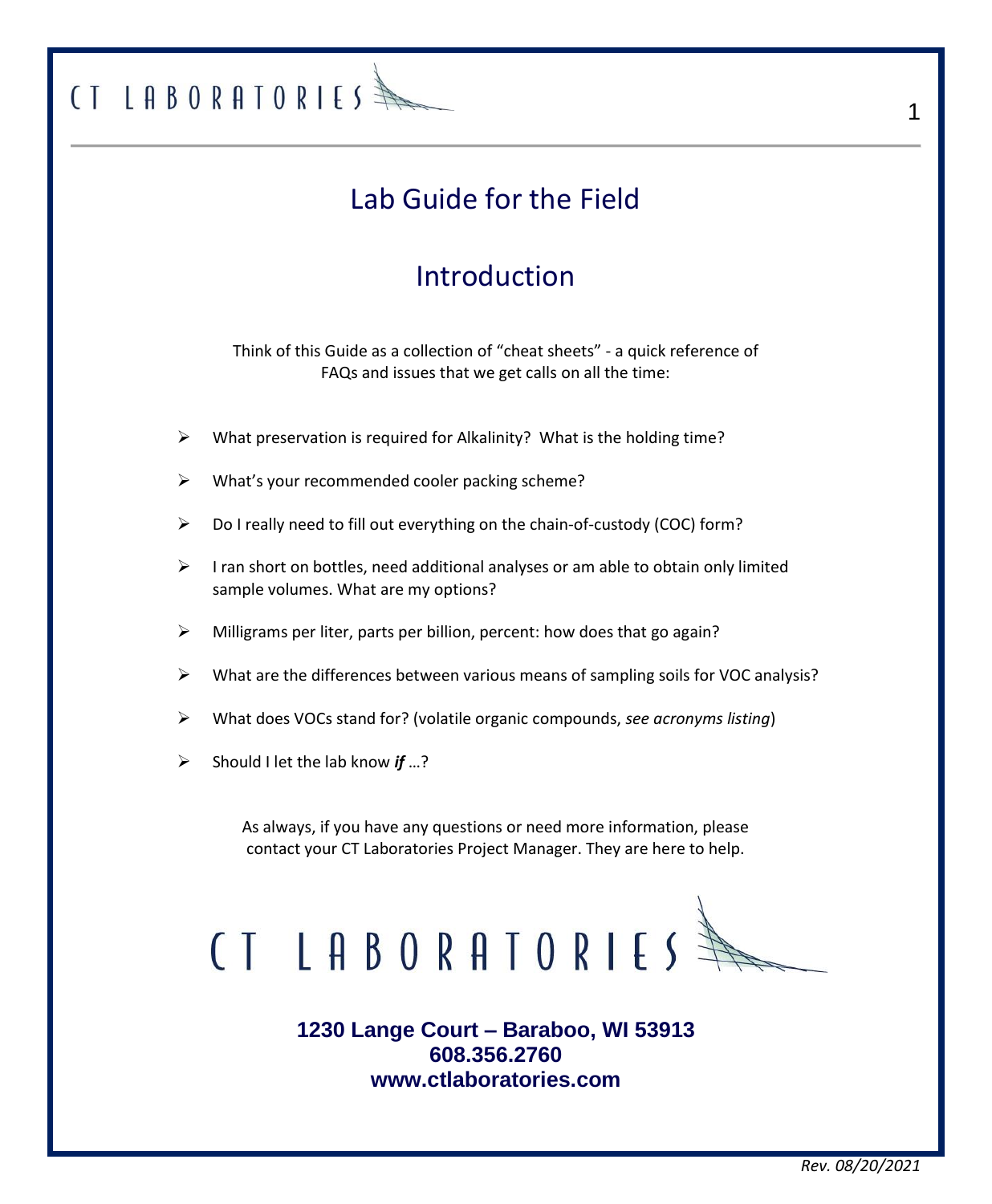### Cooler Packing Tips

The following packing tips can help ensure that your samples arrive at the lab intact, uncompromised and within the 0 to 6°C regulatory temperature range.

#### **Before Packing:**

- $\checkmark$  For sample labels, please use ballpoint pen not water-soluble ink (like some felt-tip markers) or pencil, which can rub off or smudge and blur beyond recognition.
- $\checkmark$  DO NOT use tape or extra labels on pre-tared bottles or cover up the pre-printed weight on the label.
- $\checkmark$  If samples are warm at time of collection, use an ice bath to pre-chill before packing in the cooler, if possible. The cooler's ice then only has to maintain the sample temperature.
- ✓ *Remove or cover up ALL old shipping labels on the cooler* to prevent sorting errors at FedEx/UPS distribution centers

#### **Packing:**

### *3 words: ICE, ICE, ICE*

- $\checkmark$  At least 1/3 of the cooler should be taken up by ice about 20-25 lbs. of ice for a large cooler. In warmer months, use more. Remember, *ice is cheaper than resampling*.
- $\checkmark$  Use "natural" ice. Never use dry ice it can freeze the samples solid, compromising the sample integrity and causing containers to break, as well as being a safety hazard. Blue Ice packs don't maintain needed temperature well, and their use is not allowed by some regulatory agencies.
- $\checkmark$  Separate the sample containers from direct contact with the ice/melt water. Either bag the ice, bag the samples, or both. Bagged ice helps contain melt water.
- $\checkmark$  Sealing samples in ziplock bags or bubble bags helps protect the containers from water intrusion, and cushion them against breakage.
- $\checkmark$  Avoid packing materials that absorb water, like paper or peanuts. They don't provide cushioning once they get soggy or start to decompose (and they are a BIG MESS to unpack in that condition).
- To help avoid breakage, glass containers (particularly larger ones, such as1-Liter ambers) should be packed upright, never laying on their side; and use ice or bubble bags to keep them isolated.
- $\checkmark$  The foam blocks we provide are designed to hold VOC vials they provide cushioning and keep the vials upright.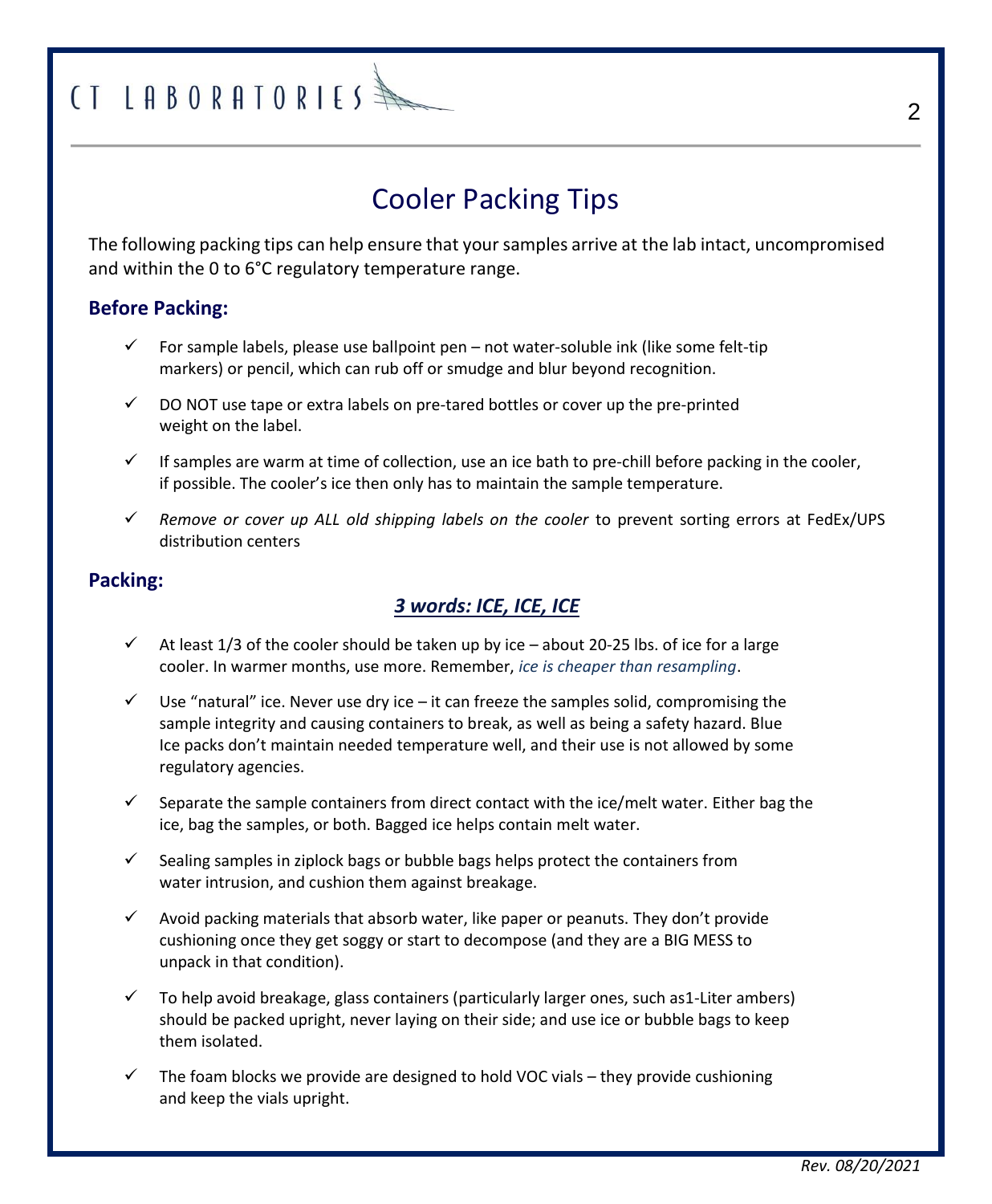# $(1$  LABORATORIES

- Soil VOC/GRO Terracore kits should be shipped in the foam block provided, inside a ziplock bag and in an upright position.
- $\checkmark$  A large plastic/garbage bag (the "liner bag") should be used to contain the cooler contents: samples, ice (melt water). Make sure to twist-tie, knot or otherwise seal it.
- $\checkmark$  Suggested packing scheme: Layer for cushioning and chilling. Start with an absorbent layer on the bottom, then your outer bag, then bubble wrap, ice, samples, ice (repeat as necessary).
- $\checkmark$  Don't forget to pack your temperature blank along with all the other sample containers.
- Place completed chain-of-custody in a ziplock bag to keep dry. Taping the bag to the underside of the cooler lid is a good idea.

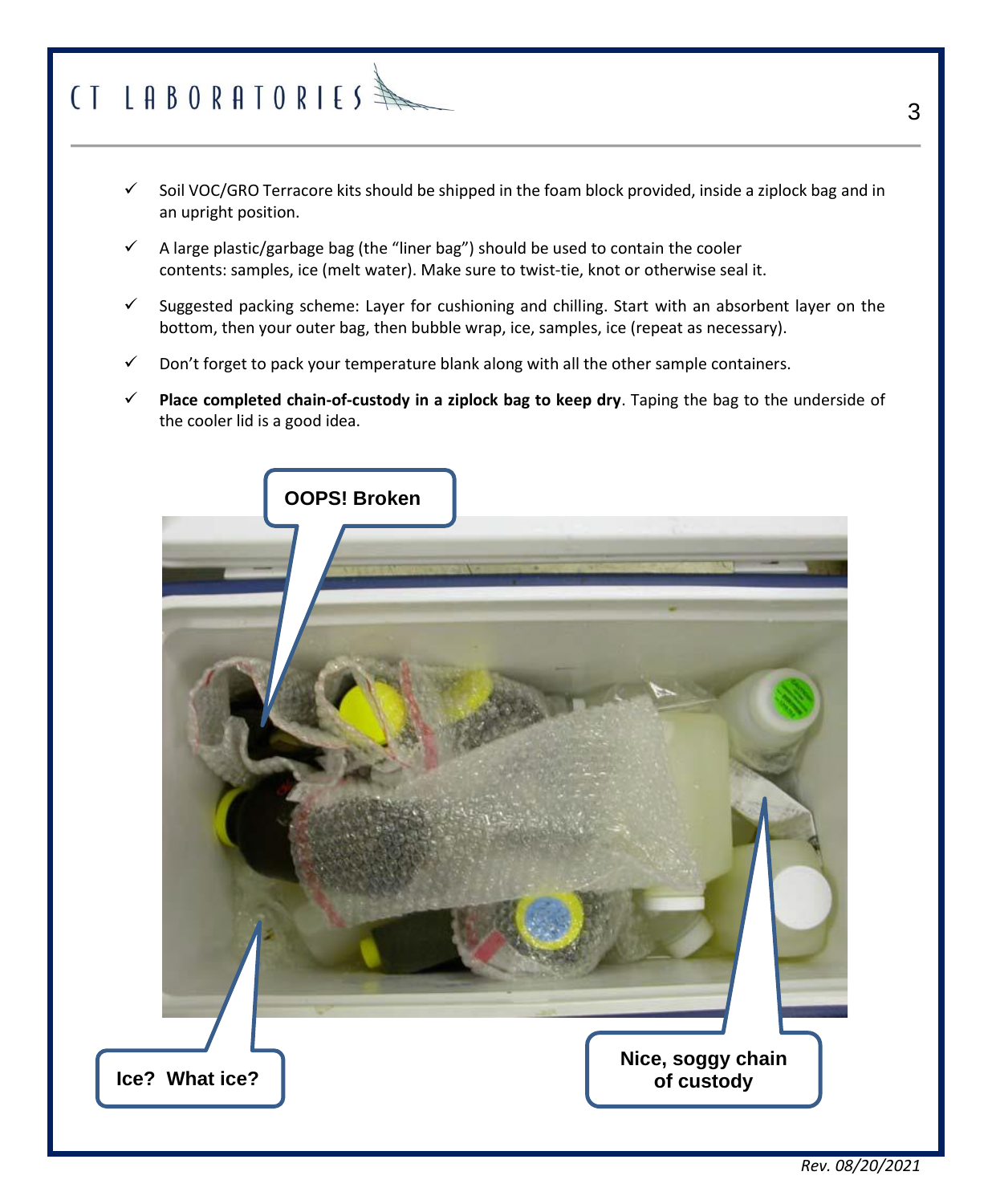### Sample Cooler Handling / Shipping Considerations

- ➢ This should go without saying, but please *do not use sample coolers for food storage.* (Yes, we've received someone's lunch by mistake).
- $\triangleright$  Excessive use of tape to seal coolers is not necessary; if you must use tape, a little will do. Your sealed liner bag will contain the cooler contents, and the buckle strap will keep the lid on (that's what it's there for - *it is not a carrying handle!*).
- $\triangleright$  If security is an issue, use custody seals. Using tape to cover or sandwich custody seals protects them and makes it easier for us to remove them intact.
- $\triangleright$  Do not cover the CT Laboratories' cooler barcode label with tape, shipping labels, etc. *It contains important, DOT mandated shipping information that must remain visible.*

### Overnight Shipping (UPS, FedEx, etc.)

- $\triangleright$  Standard overnight shipping typically means delivery to the lab by 3:00 PM. Great for samples with no short hold times (remember to use extra ice in hot weather).
- ➢ Priority Overnight shipments are generally delivered by 10:30 AM *Monday - Friday.* Remember: "overnight" packages shipped on Friday means delivery on Monday!
- $\triangleright$  First Overnight is delivered by 8:30 AM very few projects are needed that early save your \$.
- ➢ For **SATURDAY** deliveries: *make sure you specify "SATURDAY DELIVERY"* in your shipping software, on the air bill/label and with a sticker on the cooler. Better safe than sorry.
- ➢ We are usually staffed for Saturday **sample receipt**, but *please inform your PM to expect Saturday*  delivery. If we don't know it's coming, we won't know it's missing when it doesn't show up!
- ➢ It is a good idea to email your tracking numbers, etc. to your PM. *This is especially important if you are submitting short hold time samples (Nitrate, Nitrite, Coliform, BODs, Hexavalent Chromium, DI Terracores, etc.) or rush analyses.* Only limited analyses are scheduled for weekend shifts, so we need to arrange staff schedules to accommodate these samples.

### Sample Drop-Off

Samples may be dropped off at the lab Monday - Friday 8:00 AM - 5:00 PM with the following exceptions:

- ➢ No BODs or Nitrates after 2:00 PM on Friday's
- ➢ No total/fecal Coliforms or Hexavalent Chromium after 12:00 PM on Friday's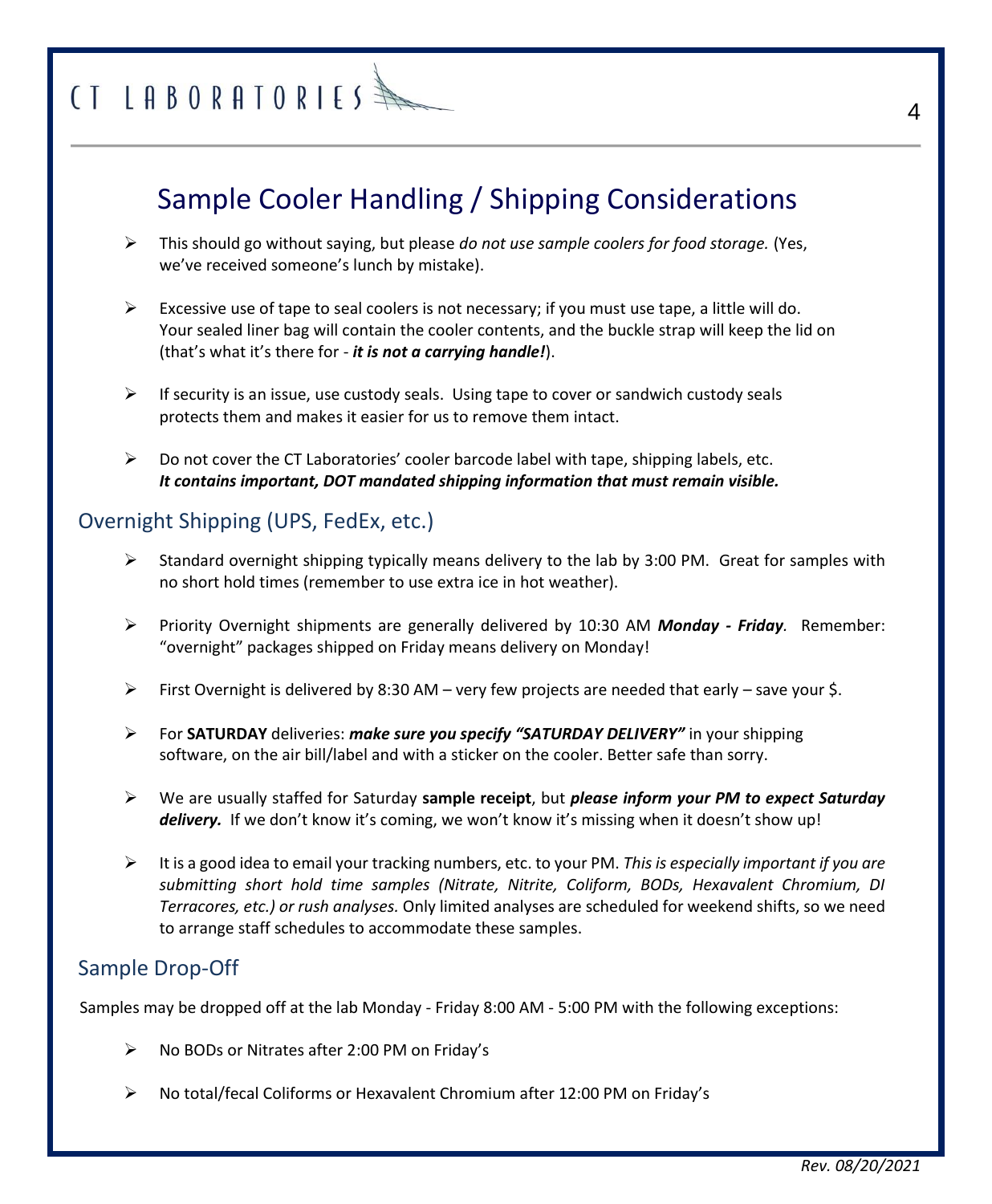## Field and Laboratory Quality Control Samples

| <b>SAMPLE TYPE</b>                                        | <b>PURPOSE</b>                                                                                 | <b>COLLECTION</b>                                                                                                                                           |  |  |  |
|-----------------------------------------------------------|------------------------------------------------------------------------------------------------|-------------------------------------------------------------------------------------------------------------------------------------------------------------|--|--|--|
| <b>Field Blank</b>                                        | To check for cross-contamination<br>during sample collection                                   | Use organic-free, deionized or distilled water<br>(blank water)                                                                                             |  |  |  |
| Equipment or<br><b>Rinsate Blank</b>                      | To check field decontamination<br>procedures                                                   | When decontaminating sampling equipment or<br>using a bailer or other sample collection vessel.<br>Use blank water to rinse water into sample<br>containers |  |  |  |
| <b>Trip Blank</b>                                         | To check contamination during<br>sample handling and shipping                                  | Prepared by the laboratory and shipped with<br>sample bottles                                                                                               |  |  |  |
| Temperature<br><b>Blank</b>                               | Dedicated container to check<br>sample receipt temperature<br>at the laboratory                | Either prepared by the laboratory and shipped with<br>sample bottles or prepared in the field                                                               |  |  |  |
| <b>Method Blank</b>                                       | To assess the preparation and<br>analytical batch for potential<br>contamination               | Prepared by the laboratory                                                                                                                                  |  |  |  |
| <b>Matrix Spike</b><br>(MS)                               | To assess the effect of sample<br>matrix on precision and accuracy                             | Collect additional volume for a field sample to<br>be designated as an MS/MSD (sample + MS +                                                                |  |  |  |
| <b>Matrix Spike</b><br>Duplicate (MSD)                    | To assess the effect of sample<br>matrix on precision and accuracy                             | $MSD = triple volume$                                                                                                                                       |  |  |  |
| <b>Field Duplicate</b>                                    | To check reproducibility of field and<br>laboratory procedures. To indicate<br>non-homogeneity | Treat original and field duplicate samples<br>identically                                                                                                   |  |  |  |
| <b>Field Split</b>                                        | To check for inter laboratory<br>reproducibility                                               | Treat original and split samples identically; ship to<br>separate laboratories                                                                              |  |  |  |
| Laboratory<br>Duplicate                                   | To check analytical/instrument<br>accuracy and precision                                       | Prepared by the laboratory                                                                                                                                  |  |  |  |
| Laboratory Spike or<br>Laboratory Control<br>Sample (LCS) | To check the performance of the<br>analytical system                                           | Prepared by the laboratory                                                                                                                                  |  |  |  |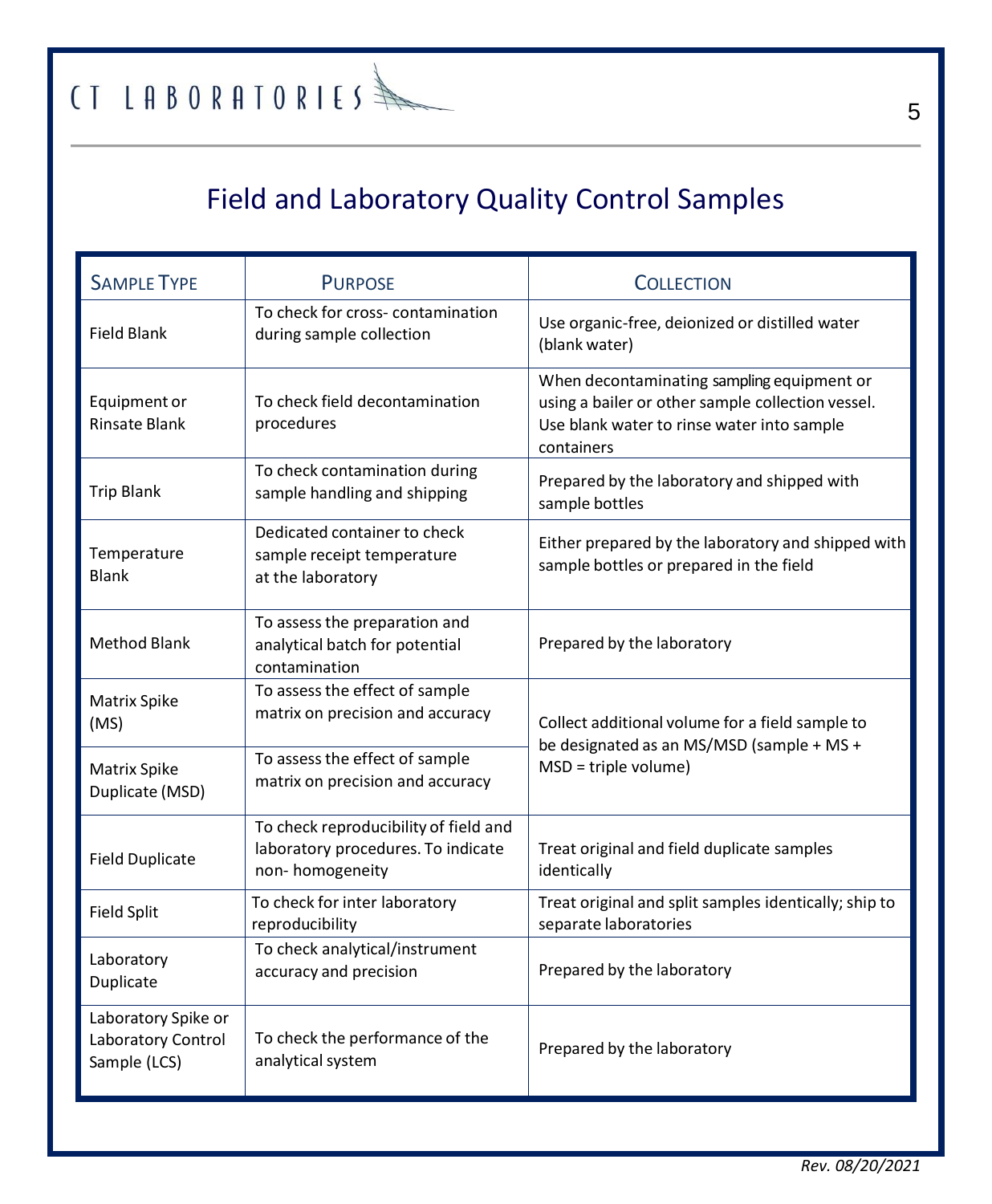## $\text{C}$ T LABORATORIES  $\text{A}$

### Sample Submission Requirements

All samples submitted for analysis must be accompanied by a completed chain-of custody form or letter indicating the required analyses. For your convenience, chain of-custody forms can be obtained from the lab or downloaded from our website at *www.ctlaboratories.com.* Following are instructions and an example of a properly completed chain-of-custody form.

| Rev. 4/2010                                                                                                                                                                          |                    |           |                             | <b>CHAIN OF CUSTODY</b> |                              |                  |                      |                                                                                                 | Page<br>of   |                         |              |                                      |           |                                                                                                                                                                                                                                                                                                     |  |  |                      |                   |                                                                                                                                                                     |                |  |                                 |
|--------------------------------------------------------------------------------------------------------------------------------------------------------------------------------------|--------------------|-----------|-----------------------------|-------------------------|------------------------------|------------------|----------------------|-------------------------------------------------------------------------------------------------|--------------|-------------------------|--------------|--------------------------------------|-----------|-----------------------------------------------------------------------------------------------------------------------------------------------------------------------------------------------------------------------------------------------------------------------------------------------------|--|--|----------------------|-------------------|---------------------------------------------------------------------------------------------------------------------------------------------------------------------|----------------|--|---------------------------------|
| Company: XYZ Environmental<br>LABORATORIES<br>$\overline{1}$<br>Project Contact: John Smith                                                                                          |                    |           |                             |                         |                              |                  |                      | 1230 Lange Court, Baraboo, WI 53913<br>608-356-2760  Fax 608-356-2766<br>www.ctlaboratories.com |              |                         |              |                                      |           | Report To: John Smith<br>EMAIL: johnsmith @xvzenviro.com<br>Company: XYZ Environmental                                                                                                                                                                                                              |  |  |                      |                   |                                                                                                                                                                     |                |  |                                 |
| Telephone: 608-555-5555<br>Lab Use Only<br>Place Header Sticker Here.<br>Project Name: City Landfill GWM<br>Project #: 2012.Q3.CL<br>Location: Baraboo, WI<br>Sampled By: John Smith |                    |           |                             | <b>OSM</b><br>PO#       |                              |                  |                      | Program:<br>RCRA SDWA NPDES<br><b>Solid Waste</b><br>Other                                      |              |                         |              |                                      |           | Address: 999 South Drive<br>Baraboo, WI 53913<br><b>Invoice To:*</b><br><b>EMAIL</b> : accounting @xyzenviro.com<br>Company: XYZ Environmental<br>Address: 999 South Drive<br>Baraboo, WI 53913<br>*Party listed is responsible for payment of invoice as per CT Laboratories' terms and conditions |  |  |                      |                   |                                                                                                                                                                     |                |  |                                 |
| <b>Client Special Instructions</b>                                                                                                                                                   |                    |           |                             |                         |                              |                  |                      |                                                                                                 |              |                         |              | <b>ANALYSES REQUESTED</b>            |           |                                                                                                                                                                                                                                                                                                     |  |  |                      |                   |                                                                                                                                                                     |                |  | <b>Turnaround Time</b>          |
| Matrix:<br>GW - groundwater SW - surface water WW - wastewater DW - drinking water<br>S-soil/sediment<br>SL - sludge<br>$A - air$<br>M - misc/waste                                  |                    |           | Filtered? Y/N               | VOCs                    | <b>SVOCs</b>                 | PCBs             | Sulfate<br>Chloride, | <b>TAL</b> Metals                                                                               |              |                         |              |                                      |           |                                                                                                                                                                                                                                                                                                     |  |  | Containers<br>Total# | Designated MS/MSD | Normal RUSH <sup>®</sup><br>Date Needed:<br>Rush analysis requires prior<br>CT Laboratories' approval<br>Surcharges:<br>24 hr 200%<br>2-3 days 100%<br>4-9 days 50% |                |  |                                 |
| Date                                                                                                                                                                                 | Collection<br>Time | Matrix    | Grab/<br>Comp               |                         | <b>Sample ID Description</b> |                  |                      |                                                                                                 |              |                         |              | Fill in Spaces with Bottles per Test |           |                                                                                                                                                                                                                                                                                                     |  |  |                      |                   |                                                                                                                                                                     |                |  | $CT$ Lab ID $#$<br>Lab use only |
| 6/1/12                                                                                                                                                                               | 10:00              | GW        | G                           | $GW-1$                  |                              | $\boldsymbol{N}$ | 3                    | $\pmb{\mathcal{I}}$                                                                             | $\mathbf{1}$ |                         |              |                                      |           |                                                                                                                                                                                                                                                                                                     |  |  |                      |                   |                                                                                                                                                                     | 5              |  |                                 |
| 6/1/12                                                                                                                                                                               | 10:30              | GW        | G                           | $GW-2$                  |                              | $\boldsymbol{N}$ | 3                    | $\mathbf{1}$                                                                                    | $\mathbf{I}$ |                         |              |                                      |           |                                                                                                                                                                                                                                                                                                     |  |  |                      |                   |                                                                                                                                                                     | 5              |  |                                 |
| 6/1/12                                                                                                                                                                               | 10:35              | SW        | G                           | $SW-1$                  |                              | $\boldsymbol{N}$ |                      |                                                                                                 |              | $\overline{\mathbf{1}}$ | $\mathbf{I}$ |                                      |           |                                                                                                                                                                                                                                                                                                     |  |  |                      |                   |                                                                                                                                                                     | $\,2$          |  |                                 |
| 6/1/12                                                                                                                                                                               | 13:05              | <b>SW</b> | $\overline{G}$              | $SW-2$                  |                              | $\overline{N}$   |                      |                                                                                                 |              | $\mathbf{I}$            | $\mathbf{I}$ |                                      |           |                                                                                                                                                                                                                                                                                                     |  |  |                      |                   |                                                                                                                                                                     | $\overline{2}$ |  |                                 |
| 6/1/12                                                                                                                                                                               | 13:30              |           |                             | <b>Trip Blank</b>       |                              |                  | $\mathbf{I}$         |                                                                                                 |              |                         |              |                                      |           |                                                                                                                                                                                                                                                                                                     |  |  |                      |                   |                                                                                                                                                                     | $\mathbf{1}$   |  |                                 |
|                                                                                                                                                                                      |                    |           |                             |                         |                              |                  |                      |                                                                                                 |              |                         |              |                                      |           |                                                                                                                                                                                                                                                                                                     |  |  |                      |                   |                                                                                                                                                                     |                |  |                                 |
|                                                                                                                                                                                      |                    |           |                             |                         |                              |                  |                      |                                                                                                 |              |                         |              |                                      |           |                                                                                                                                                                                                                                                                                                     |  |  |                      |                   |                                                                                                                                                                     |                |  |                                 |
|                                                                                                                                                                                      |                    |           |                             |                         |                              |                  |                      |                                                                                                 |              |                         |              |                                      |           |                                                                                                                                                                                                                                                                                                     |  |  |                      |                   |                                                                                                                                                                     |                |  |                                 |
| Relinquished By:<br>Date/Time<br>06/01/2012 16:45                                                                                                                                    |                    |           | Received By:                |                         |                              |                  |                      |                                                                                                 | Date/Time    |                         |              |                                      |           | Lab Use Only<br>Ice Present<br>Yes<br>No<br>Temperature                                                                                                                                                                                                                                             |  |  |                      |                   |                                                                                                                                                                     |                |  |                                 |
| Received by:                                                                                                                                                                         |                    | Date/Time | Received for Laboratory by: |                         |                              |                  |                      |                                                                                                 |              |                         |              |                                      | Date/Time |                                                                                                                                                                                                                                                                                                     |  |  |                      | Cooler #          |                                                                                                                                                                     |                |  |                                 |

#### *\*\*Samples for multiple analyses taken at the same time can be written on the same line\*\**

**Company:** Name of Company submitting samples.

**Project Contact:** Person to be contacted if additional information is required.

**Telephone:** The contact's phone number.

**Project Name:** Project Name as it is to appear on analytical report.

**Project Number:** Your Project Number (if applicable).

**Project Location**: Provide location if a separate site or location for a multi-location project.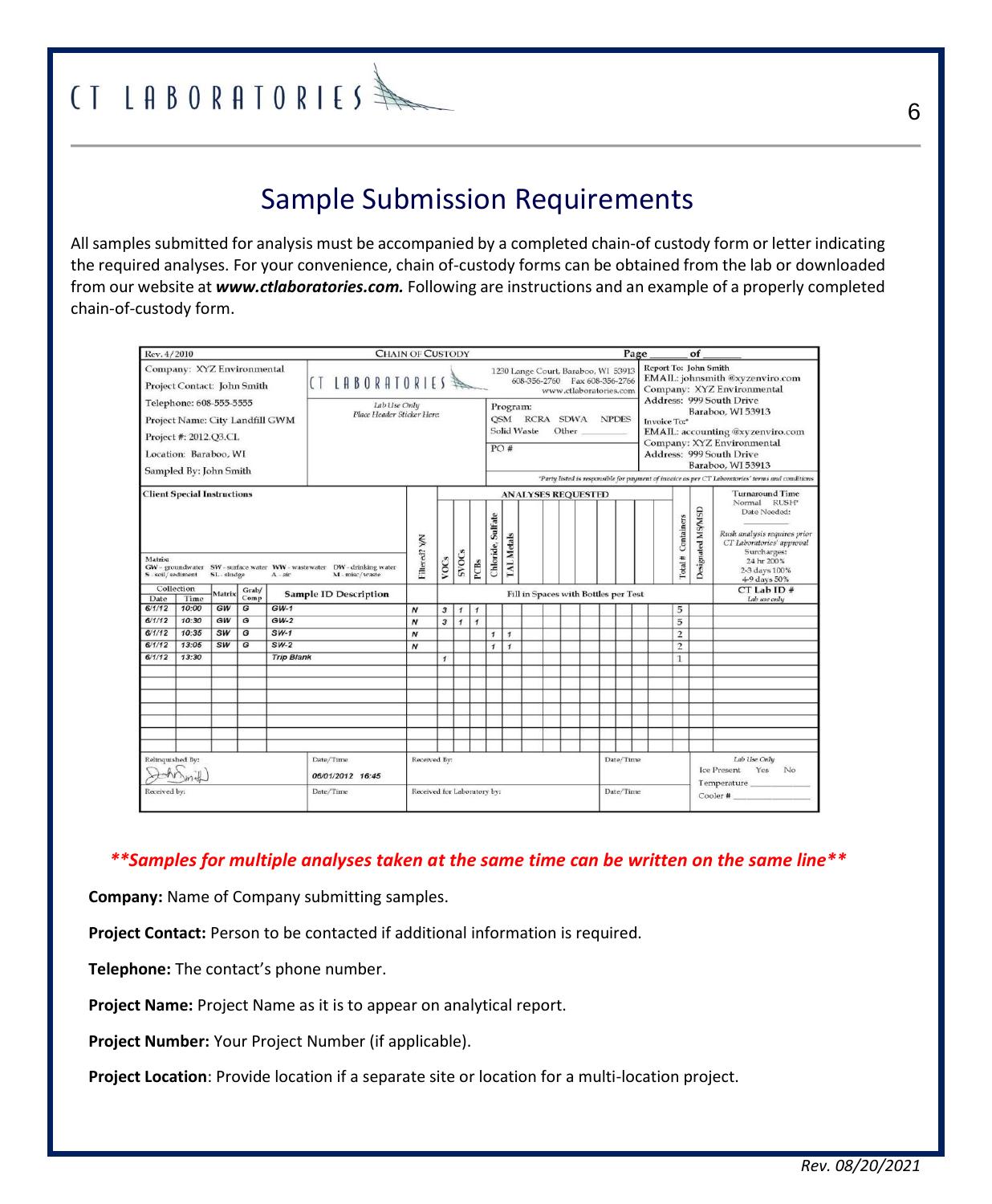## $CTLRBORATORIES$

**Sampled by:** Name(s) of sampler(s).

**Regulatory Program**: Indicate the associated regulatory program (if applicable).

**Turnaround Time**: Indicate the turnaround time desired and due date.

*\*\*Prior arrangements should be made with CT Laboratories if expedited turnaround is needed in order to allocate resources and to determine if desired time frame is feasible\*\**

**Mail to:** Name and address to whom the report should be sent.

**Invoice to:** Name and address to whom the invoice should be sent.

**Collection Date/Time:** Date and time the sample was collected.

**Grab/Comp:** (if applicable) Was the sample a grab or composite?

**Sample ID Description:** Identify sample as it should appear on the analytical test report.

**Filtered? Y/N:** (if applicable) Was the aqueous sample filtered prior to preservation? (report the parameter as "dissolved")

**Matrix:** The type of sample: Soil, Air, Sludge, Waste, Groundwater, Surface water, Wastewater, Drinking water.

**Analysis Requested:** List the analyte(s) and/or Method for each sample on the vertical line. For each sample, enter either an X or the number of bottles for that analysis.

**Total # of Containers:** Number of containers provided for each sample.

**Preservation:** Specify preservative used for each analysis requested, leave blank if none were used.

**Lab ID #:** *For laboratory use only*

**Relinquished By:** *IMPORTANT*. Initially, the person collecting the samples should sign and date. This section is used each time the sample is transferred from one party to the next.

**Received By:** If custody is transferred from one party to the next.

**Ice Present/Temperature/Cooler #:** *for lab use only*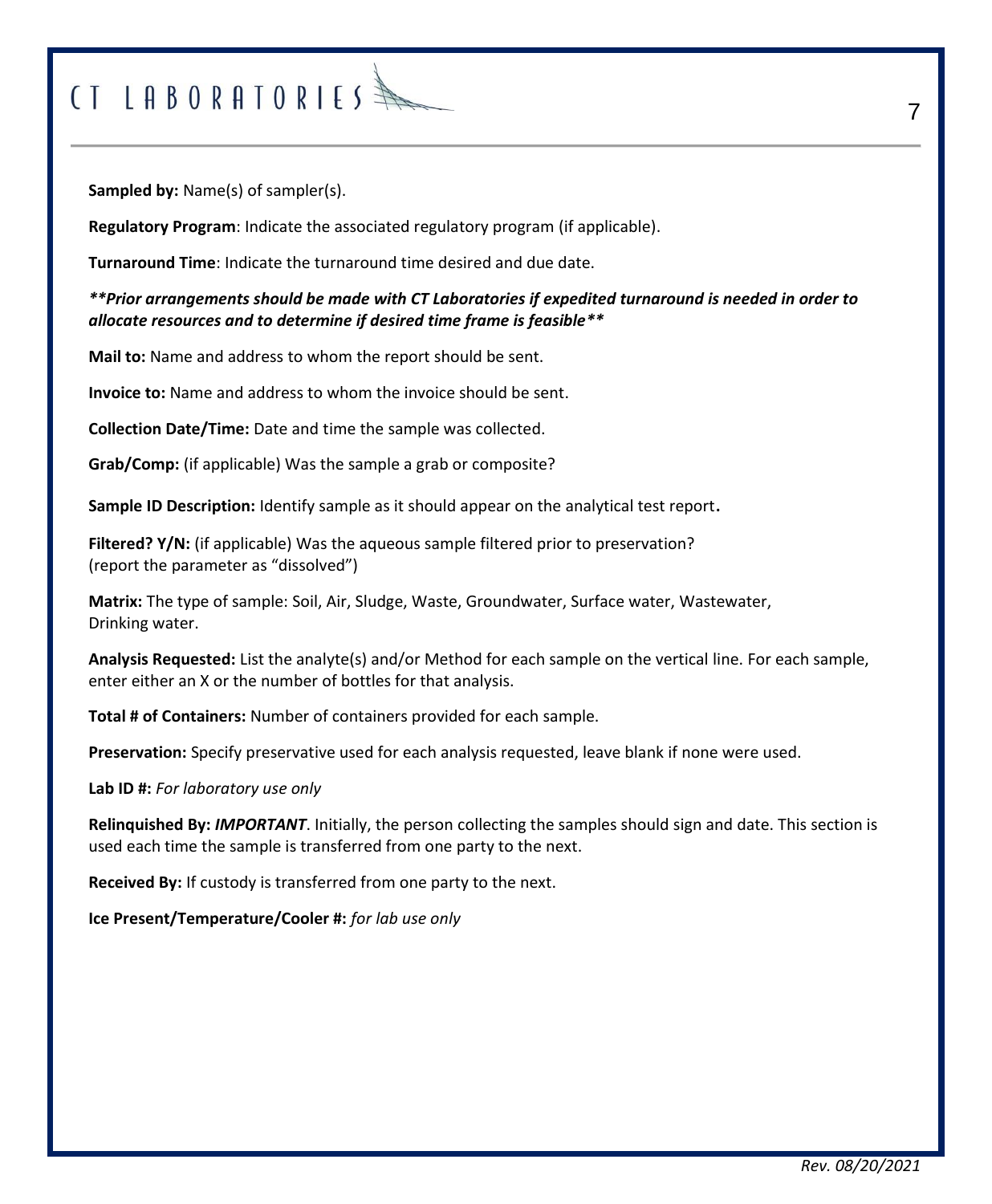## $CTLRBORATORIES$

## Soil Sampling for VOCs

The following is a comparison of different VOC soil collection techniques, as a guide in your project planning. Please consult your specific State or program requirements for the appropriate collection or preservation method for your project and share this information with your laboratory PM.

#### **Terra Core® Low Level vs. High Level Analysis**

The laboratory offers both low level (generally 5-500 ug/kg) and high level (>500) analysis of VOCs, based on project requirements. If low level is requested, a back-up sample should also be collected for high level analysis. Sampling/preservation options differ between the two.

#### **Terra Core® High Level Kits**

| <b>Containers:</b> | (2) 40-mL VOA vials with methanol + 1 unpreserved container for % Solids with a plastic bag containing a foam<br>block holding vials, a T-handle and label for sample/description/date/time |
|--------------------|---------------------------------------------------------------------------------------------------------------------------------------------------------------------------------------------|
| <b>Hold Time:</b>  | 14-days from collection                                                                                                                                                                     |
| <b>Benefits:</b>   | Includes sampling T and containers; sealed in the field, not opened in the lab                                                                                                              |
| <b>Drawbacks:</b>  | To prevent loss of both the preservative and the analytes <i>it is critical to wipe container threads before sealing</i><br>vials and ship upright.                                         |

\*\* Do NOT add additional labels to the vials – you may cover up the tared weight and the extra label weight can skew your results \*\*

#### **Low Level Sample Collection - Terra Core® Low/High Level Kits Option 1**

| <b>Containers:</b> | (1) 40-mL methanol vial, (2) 40-mL DI water vials + container for % Solids, with a plastic bag containing foam   |
|--------------------|------------------------------------------------------------------------------------------------------------------|
|                    | block and T-handle for sample/description/ date/time.                                                            |
| <b>Hold Time:</b>  | 48-hours to preservation by freezing DI vials (in field or $\omega$ lab) – 14 days for methanol                  |
| <b>Drawbacks:</b>  | Short hold-time to preservation by freezing in field or at the lab. To prevent loss of both the preservative and |
|                    | the analytes, it is critical to wipe container threads before sealing vials and ship upright.                    |

\*\* Do NOT add additional labels to the vials – you may cover up the tared weight and the extra label weight can skew your results \*\*

**Low Level Sample Collection: Terra Core® Low/High Level Kits - Option 2**

| <b>Containers:</b> | (1) 40-mL methanol vial, (2) 40-mL sodium bisulfate vials + 1 unpreserved container for % solids, with a plastic<br>bag containing a foam block, T-handle for sample/description/date/time.                                |
|--------------------|----------------------------------------------------------------------------------------------------------------------------------------------------------------------------------------------------------------------------|
| <b>Hold Time:</b>  | 14 days from collection                                                                                                                                                                                                    |
| <b>Drawbacks:</b>  | Sodium bisulfate can create effervescence (foaming) in carbonate soils, interfering with analysis. Options<br>include high level analysis or DI water kits (Option 1). To prevent loss of preservative and analytes, it is |
|                    | critical to wipe container threads and ship upright.                                                                                                                                                                       |

\*\* Do NOT add additional labels to the vials – you may cover up the tared weight and the extra label weight can skew your results \*\*

#### **Other Options—High or Low Level – Packed Jar**

| <b>Containers:</b> | (1) 4 oz amber glass jar with a Teflon lined cap collected with zero headspace                                                                                               |
|--------------------|------------------------------------------------------------------------------------------------------------------------------------------------------------------------------|
| <b>Hold Time:</b>  | 14 days from collection                                                                                                                                                      |
| <b>Benefits:</b>   | Single container; useful for non-homogeneous samples that will not fit into other<br>sampling containers                                                                     |
| <b>Drawbacks:</b>  | Sample exposed to the air multiple times w/ possible loss of VOCs; container threads must<br>be wiped clean to provide tight seal. Not accepted by many regulatory programs. |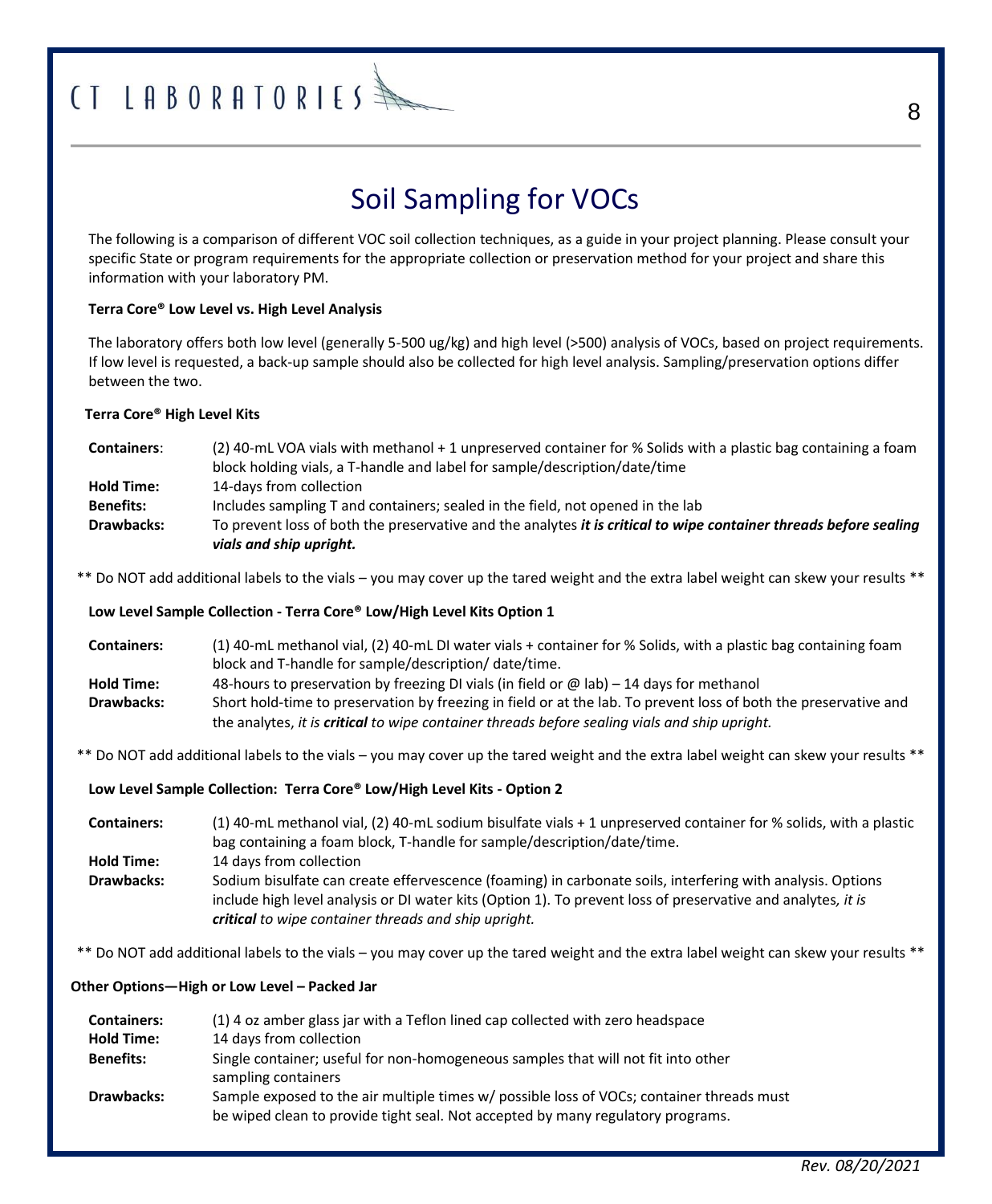## Soil Sampling for VOCs

### Terra Core Sampling Procedures



With the plunger seated in the handle, push the TerraCore into freshly exposed soil until the sample chamber is filled. A filled chamber will contain approximately 5 grams of soil.

Wipe all soil or debris from the outside of the TerraCore sampler. The soil plug should be flush with the mouth of the sampler. Remove any excess soil that extends beyond the mouth of the sampler.

Rotate the plunger that was seated in the handle top  $90<sup>°</sup>$  until it is aligned with the slots in the body. Place the mouth of the sampler into the 40mL VOC vial containing the appropriate preservative and extrude the sample plug by pushing the plunger down. *Only 1 sample plug should be placed in each vial.*  Quickly place the lid back on the VOC vial. *When capping the VOC vial, be sure to wipe any soil or debris from the vial threads.*

Repeat for any remaining vials and the % solids container in the kit for that sample point.



#### **\*\*\* Do NOT add additional labels to the vials – you may cover up the tared weight and the extra label weight can skew your results \*\*\***

*Time Saving Tip:* It is not necessary to label each container individually. If you place them back into the sponge block and seal in the zip-lock bag provided, you can fill out the single sample label to the outside of the bag.

You must use a new TerraCore handle for each sample point—they are not cleanable or reusable.

Make sure you pack the sponge blocks upright in the cooler.

Please note that CT Laboratories' makes our own Terracore kits, so they can be customized to accommodate VOC + GRO analysis or Michigan-specified requirements (i.e., 10-mL MeOH vs. 5-mL of MeOH).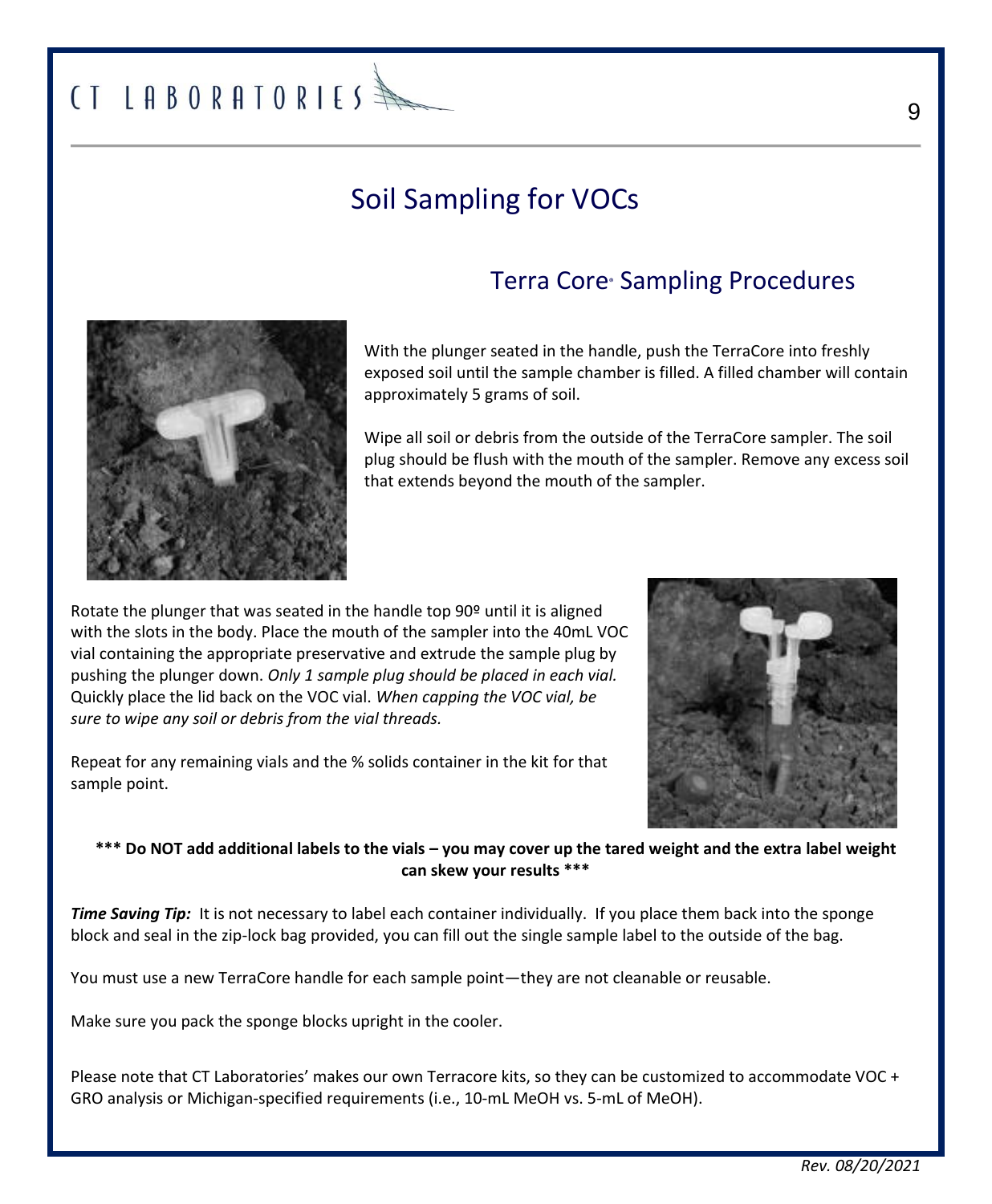### Aqueous Sampling for VOCs

#### **40-ml clear glass VOA vials with Hydrochloric Acid (HCl)**

- $\triangleright$  Fill the vials in a location which is free from volatile organic analytes. Avoid places with gasoline, cleaning products, or solvents present at the sampling point.
- $\triangleright$  Fill the vials so there is no air present. This is known as "zero headspace" in the vial.
- $\triangleright$  The VOC vials contain a strong acid solution, 1:1 HCl, so care should be taken when opening and filling the vials.
- $\triangleright$  All (3) 40-ml glass vials need to be filled.

If you need to collect a sample from a tap it is best to use the tap nearest the well. Flush the tap for approximately 5 minutes prior to sampling.

Open the tap so that a slow flow comes from the faucet (something just more than a dribble); fill the vial so that the water runs down the glass on the inside of the vial to eliminate the introduction of air bubbles *(Figure 1*).

Fill the vial so that a positive meniscus (a slight overfilling such that the water extends above the edge of the opening) forms at the mouth of the vial *(Figure 2)*. Carefully cap the vial so the cap displaces a slight amount of water, excluding any air. It is critical that the sample vials do not contain any air bubbles once they are capped. Invert the vials to ensure there is no air trapped in the sample vial *(Figure 3)*.

If bubbles are present, open the sample and add additional water to eliminate the bubble. Some sample matrices (such as those high in carbonate or sediment) can cause effervescence and create gas upon contact with the Hydrochloric Acid, which may not allow for the zero-headspace needed to properly analyze the sample. Should this happen, note it on the chain of custody form to ensure proper handling at the lab.

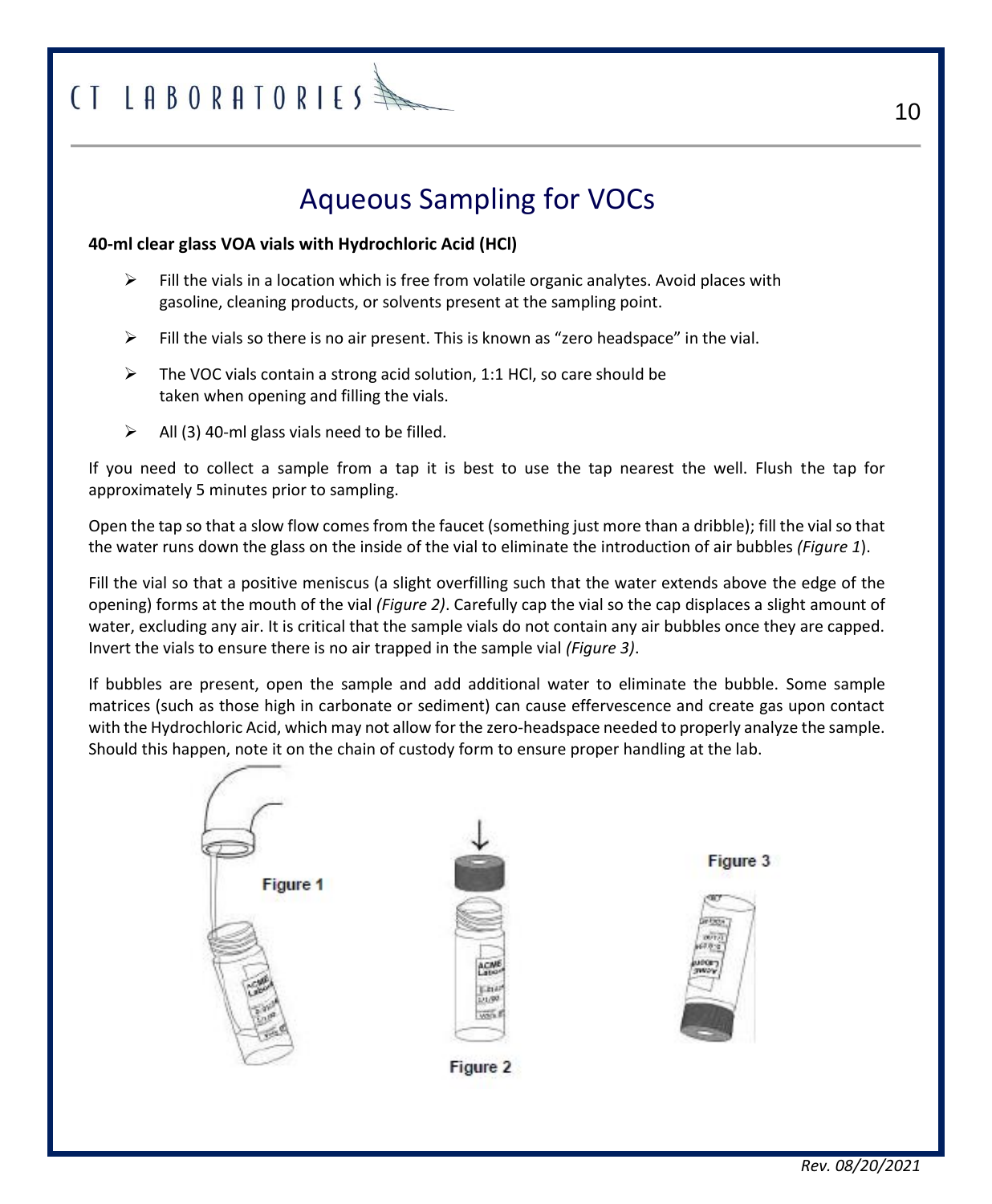## $CTLRBORATORIES$

### **Incremental Soil Methodology (ISM) Sampling** For Method 8330B Explosives / Metals and other analytes

CT Laboratories has extensive experience performing ISM projects with a wide range of project-specific criteria. There are many considerations in designing and implementing an ISM project. It is imperative that you discuss project objectives and options with your client, regulator AND laboratory.

From the lab's perspective, some of the critical choices regarding drying/sieving/grinding include:

- ➢ Analytes/methods: explosives, metals, SVOCs, PAHs, PCBs, Pesticides?
- $\triangleright$  Number of increments and sample mass: individually jarred increments or bulked ziplock bags?
- $\triangleright$  Air dry or process as is?
- $\triangleright$  Include or exclude non-sample components: sticks, leaves, rocks, earthworms?
- $\triangleright$  Sieve to what particle size?
- $\triangleright$  Grind metals or subsample after sieving?
- $\triangleright$  Grinding options: puck mill, ball mill, mortar & pestle?
- $\triangleright$  Grinding blank options: Analyze individually or composite and analyze 1 per batch?
- $\triangleright$  Rotary sample splitter vs. manual subsampling

Your CT Laboratories PM is available to work with you to define these project components.

Keep in mind that large volume of sediments and other wet samples can take an extended time to dry, which may impact turnaround time.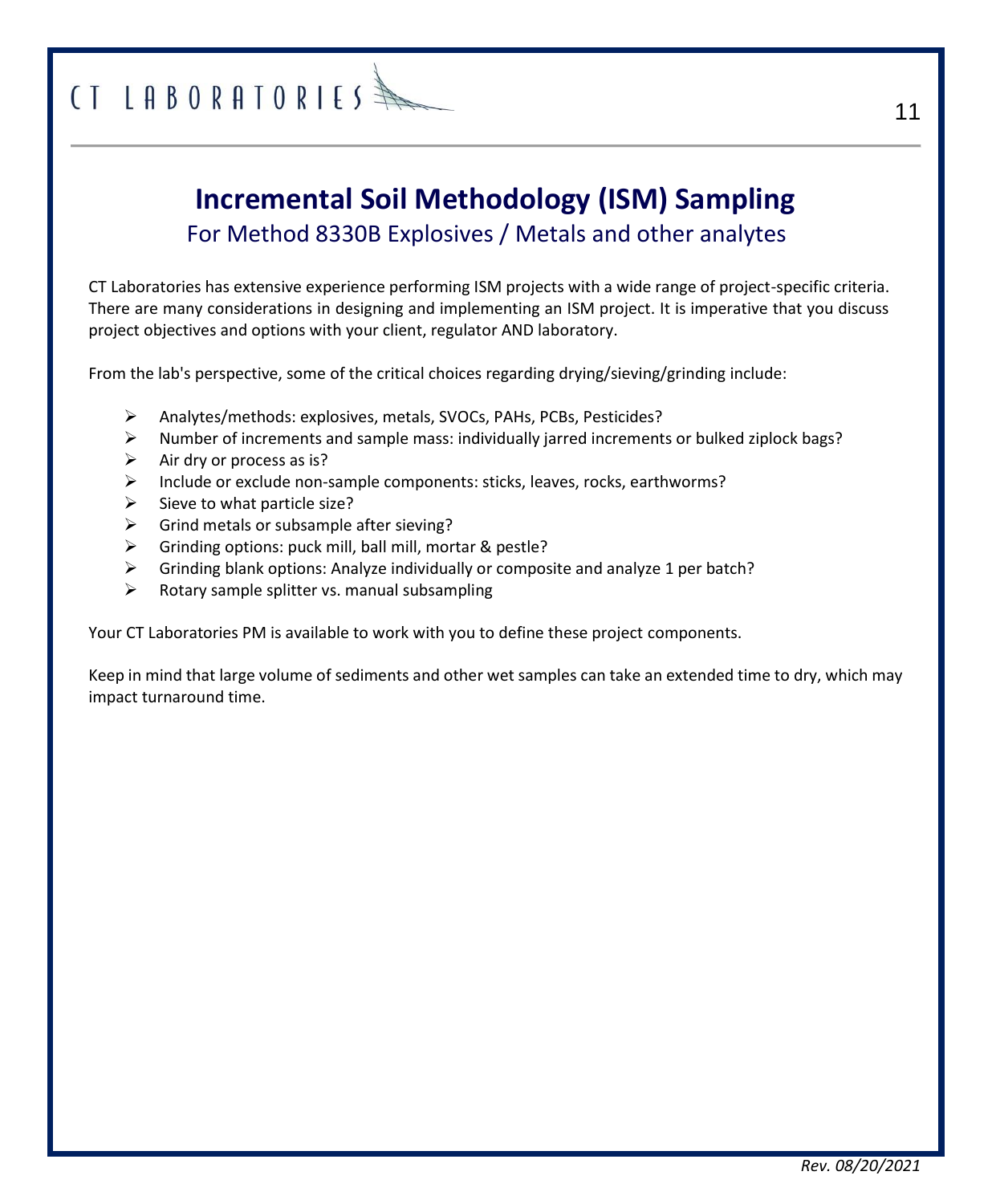## $CTLRBORATORIES$

### USDA Soil Sampling Guidelines

USDA regulates the shipping of soils from within certain restricted areas of the country and from outside of the continental United States. Handling of soils from these areas must follow the USDA requirements on both the project's field sampling/shipping side as well as the laboratory's end.

The lab must provide a regulated soil kit (our USDA Permit, Compliance Agreement, and PPQ Form 550) to the client prior to sampling. Field personnel are responsible for the care and custody of the samples until they are properly transferred or dispatched to the lab. Sample labels must be completed for each sample, with sampling location, date, and time.

All sample containers must be accompanied by proper documentation. At a minimum, this documentation includes:

- a properly completed chain of custody (CoC)
- a copy of CT Laboratories' Soil Permit
- a copy of the Compliance Agreement
- PPQ Form 550

The client's field personnel or other representative must notify CT Laboratories prior to shipment to ensure that the permit holder will be available to take custody of the samples.

#### **Transfer of Custody and Transport/Shipment**

Shipping containers must be sturdy and leak-proof to preclude spillage or escape of pests in transit. The container must be secured with a custody seal made in such a manner that visually shows a break, destruction or change in nature if the seal is tampered with. The cooler's shipping label must be addressed exactly as appears on the Soil Permit and Compliance Agreement, and a copy of the PPQ Form 550 must be clearly displayed.

Samples must be properly packaged for shipment. For samples requiring temperature preservations, sufficient ice should surround samples to ensure ice is present when the samples reach the lab. Internal packaging should be in place to ensure container integrity and compliance with shipping regulations.

The original CoC will accompany the samples, with a copy retained by the field personnel. Shipped samples are to be considered restrictive and are shipped via bonded common carriers (UPS, FedEx, etc.). The mode of shipping should be noted in the "remarks" section of the CoC. The person relinquishing the samples signs, dates and note the time in the first "Relinquished by" section of the form. The shipping document (air bill, etc.) will serve as documentation of custody possession. The COC and the Soil Permit should be placed in a waterproof container (ziplock bag, etc.) directly in the cooler.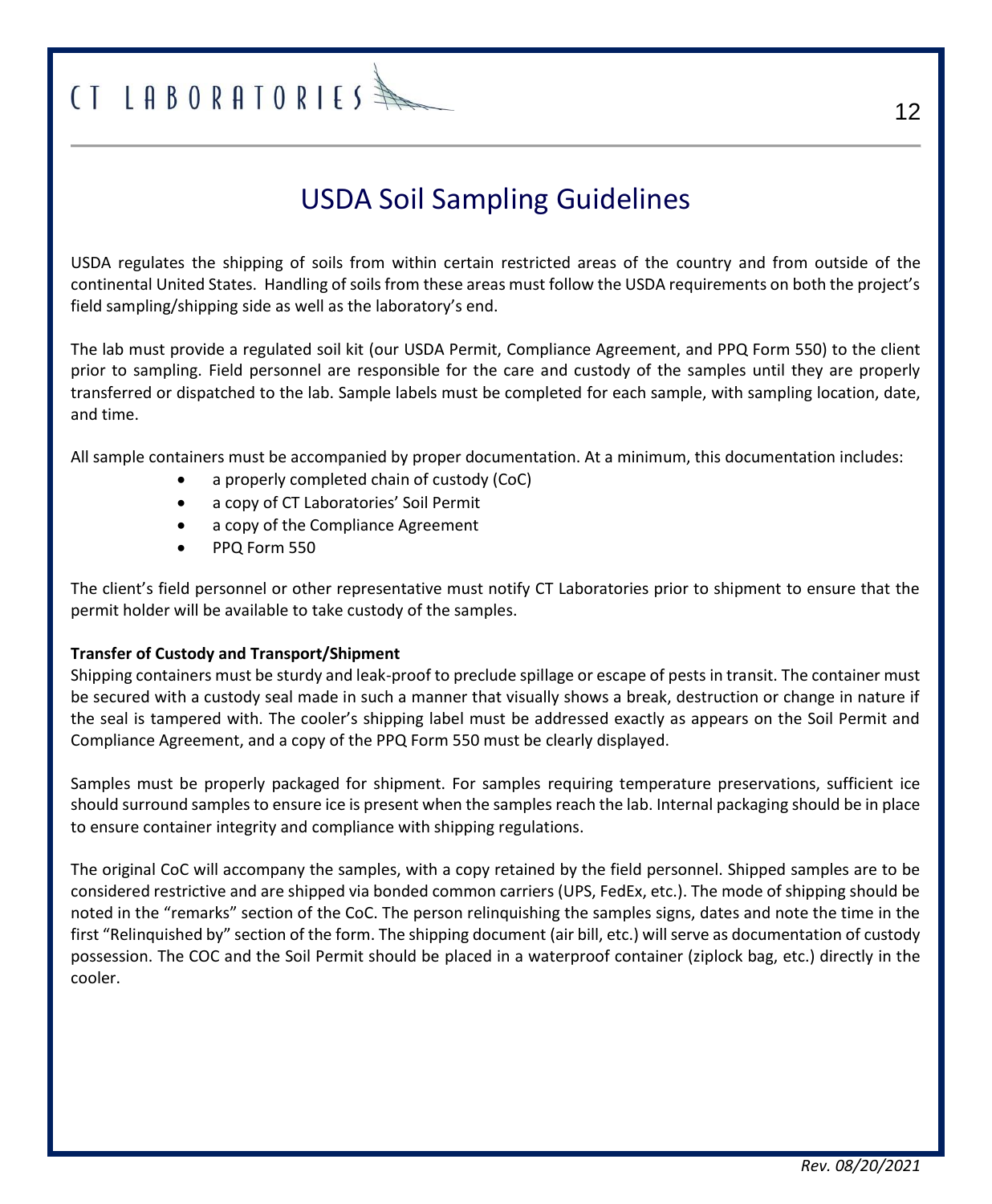## 



## **PPQ Form 550**

U.S. DEPARTMENT OF AGRICULTURE ANIMAL AND PLANT HEALTH INSPECTION SERVICE PLANT PROTECTION AND QUARANTINE 4700 RIVER ROAD, UNIT 133 RIVERDALE, MD 20737-1236

#### **SOIL SAMPLES RESTRICTED ENTRY**

The material contained in this package is imported under the authority of 7 CFR 330.300.

For release without treatment if addressee is Currently listed as a USDA\_APHIS inspected facility.

**PPQ FORM 550 (APR 2008)**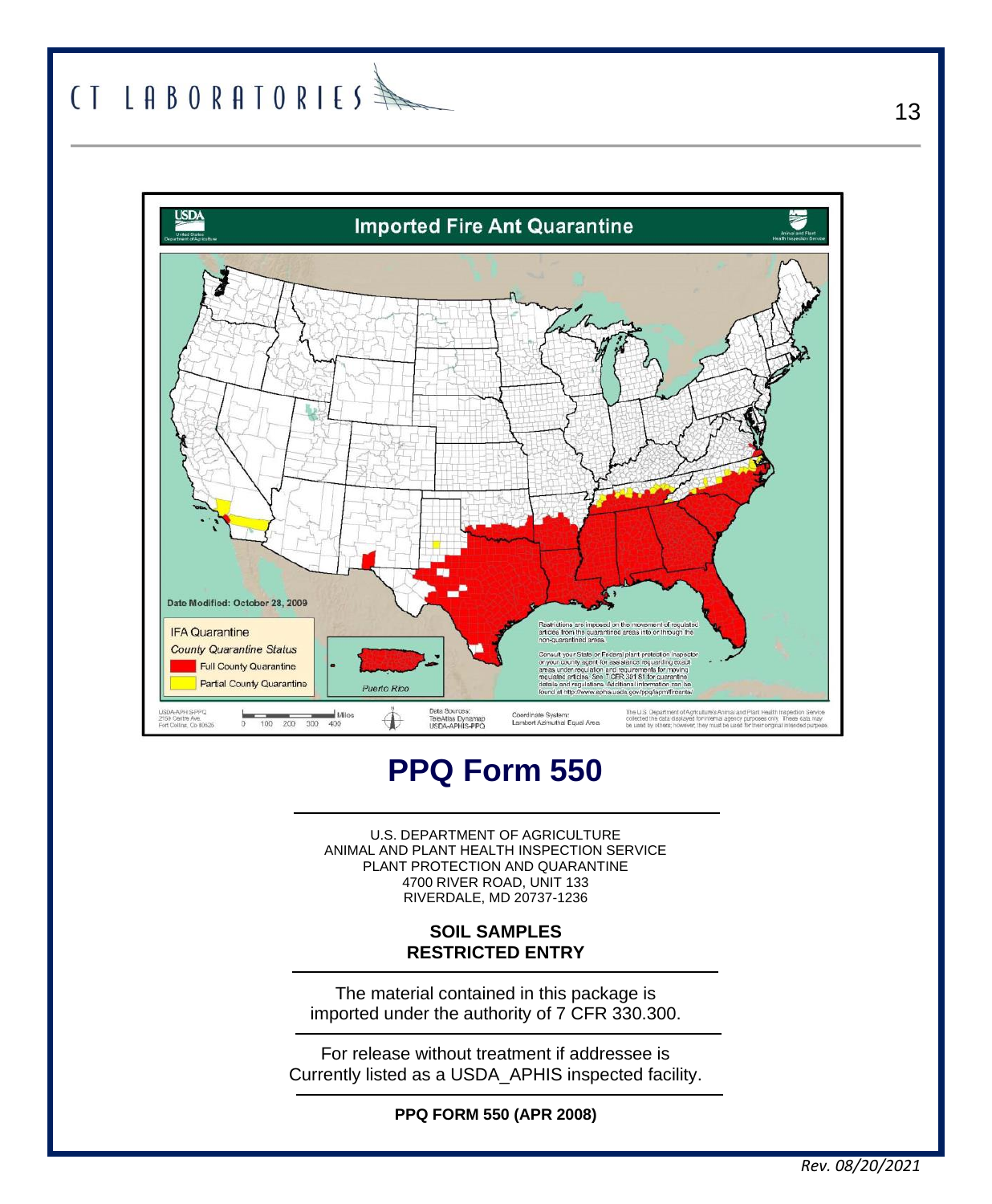## $($ T LABORATORIES  $\frac{3}{2}$

## TCLP / SPLP Analysis

Sample matrix (soil, ash, solid, oil, solvent, aqueous or a mixture) as well as the parameters/analyses requested determine the type and number of containers needed for TCLP/SPLP samples.

**Solid Matrices:** Solid samples (soil, ash, rags, filters, grease, paints, waste oils) will not filter through a 0.6-0.8 um glass fiber filter. What analyses do you need? For Metals only, use plastic containers; for organic analytes (Pesticides, Semivolatiles, Volatiles), you must use glass. Try to submit 300-500 grams of sample (to establish the appropriate extraction fluid and perform the leaching procedure). For additional analyses as part of a Waste Protocol, refer to the *Container, Preservation and Holding Time Requirements* tables for minimum sample volumes.

**Liquid Matrices:** Is it a single or multi-phasic sample? If single phase, is it aqueous? If it is aqueous and contains <0.5% solids, the sample itself becomes the TCLP extract. If non-aqueous with <0.5% solids, it will be analyzed by the appropriate prep and analytical method. Multiphasic samples require each phase to be analyzed separately, with the combined results calculated using the volume ratio of each phase.

#### *For known aqueous samples with no visible solids,* collect:

TCLP Metals =  $(1)$  500-mL HNO<sub>3</sub>-preserved plastic bottle TCLP Organics = (1) 1-Liter unpreserved amber glass bottle TCLP VOCs = (3) 40-mL HCl-preserved VOA vials with zero-headspace

*Aqueous samples with solids present* must be evaluated on a sample-by-sample basis. Sufficient volume is needed to meet the liquid and solid portions of the method. Consult your Project Manager.

#### *For unknown liquid samples with no visible solids,* collect:

TCLP Metals = (1) 500-mL unpreserved plastic bottle (if a solvent, use glass jar) TCLP Organics and/or VOCs = (1) 1-Liter unpreserved amber glass bottle

#### **Other things to consider…**

The TCLP Leaching procedure takes a minimum of 20 hours. Once leached, the samples must then go through the standard preparation and analysis process. *If Rush TAT is needed, advance notice is required.*

**The 20X Rule. What is it?** Some disposal companies accept regular total (i.e., unleached) analysis. The results are compared to the TCLP Regulatory Limits, and if the total result is less than 20 times the TCLP Limit, it is assumed that a TCLP result would be below the TCLP Limit. *For example:*

The TCLP Regulatory Limit for Lead is 5 mg/L (ppm). A soil sample analyzed for total Lead using the standard digestion and analytical method comes back with a result of 78 mg/kg (ppm). Since the total result of 78 ppm is less than 100 ppm (20 X the TCLP Limit), it is assumed that this sample would not exceed the TCLP Limit if the TCLP Leaching procedure was performed. *Note that if your total value is > 20X the TCLP limit, you will probably need to have a TCLP analysis performed.*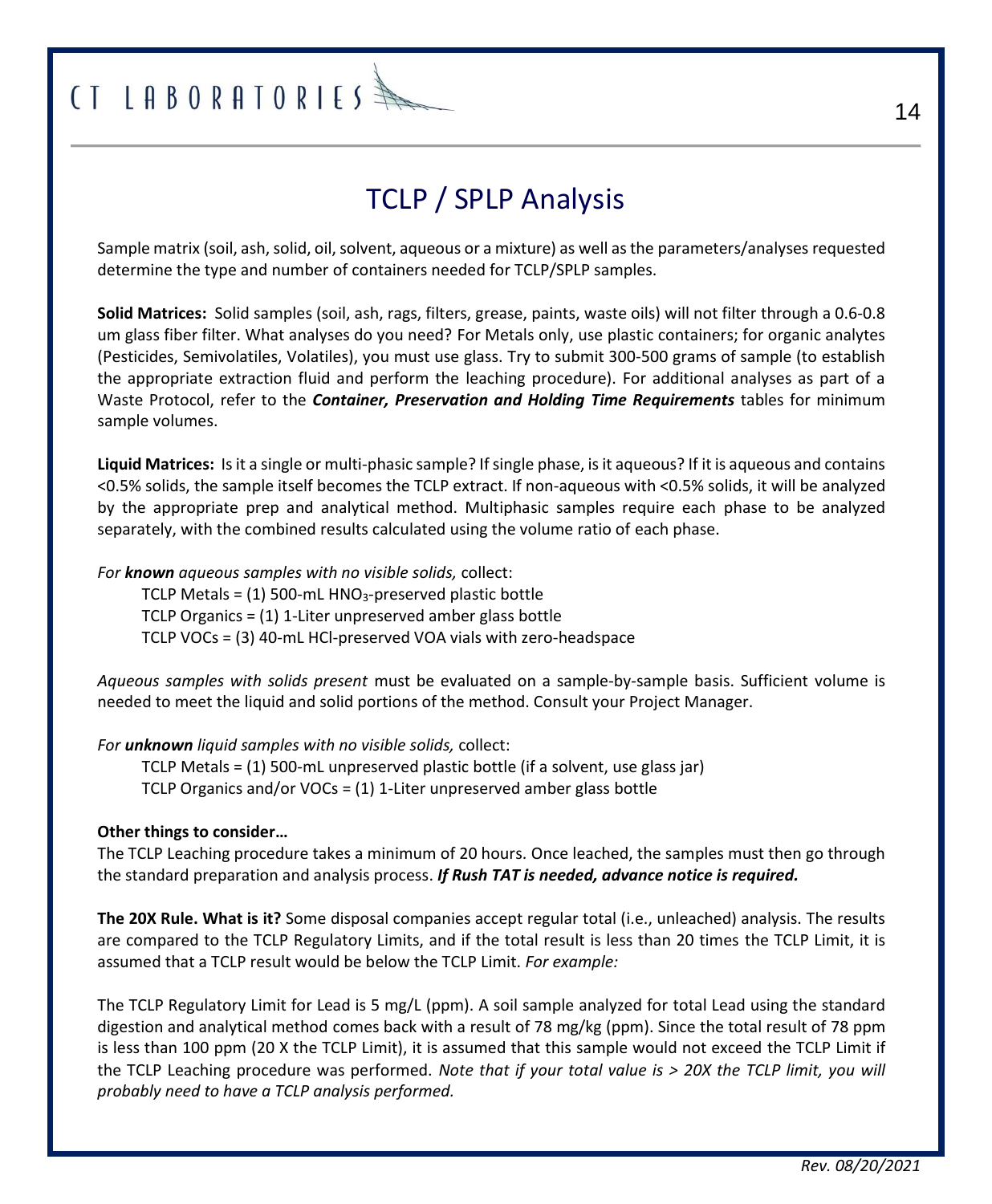## CT LABORATORIES<sup>\$</sup>

## Total Petroleum Hydrocarbons (TPH)

Clients are often confused about what to ask for when they are required to submit a sample for "TPH". There are numerous methods for the quantitation of petroleum hydrocarbons, and they go by many names.

Hydrocarbons are *generally* split into two ranges: **GRO** (Gasoline Range Organics or Volatile Hydrocarbons) and **DRO** (Diesel Range Organics or Semivolatile/Extractable Hydrocarbons). *It should be noted that these are merely carbon ranges, and, for example, detection of GRO compounds does not necessarily imply that gasoline is present.* Other ranges include: RRO & ORO. These are usually heavier ranges on the SVOC extraction side. Several states have specific methods that analyze and report the ranges separately, such as Wisconsin, Massachusetts, Alaska, and Washington. Some States or programs analyze and report a total result.

GRO samples are generally analyzed on a purge-and-trap system with a GC that is equipped with a PID/FID in series. The main petroleum hydrocarbon group of interest is gasoline, with emphasis on Benzene, BTEX, or PVOCs (petroleum volatile organic compounds). DRO samples are extracted and analyzed by GC-FID. Many States define what petroleum hydrocarbons can be analyzed as DRO, but generally they range from mineral spirits (early) to "fluids" and "oils" (late).

Reported results are determined in two ways, depending on the method or program requirements. The first involves a calibration curve made directly from petroleum products. Quantitation windows are established for each petroleum hydrocarbon. The area within that window is summed, and a result is calculated using the standard that best matched the sample chromatogram. This method allows gasoline to be quantitated against a gasoline calibration curve, and motor oil to be quantitated against a motor oil curve. The drawback is that petroleum hydrocarbon formulations can differ so there might be a bias when comparing results between laboratories.

The second method uses a specified "component" standard. With this method, the calibration curve will be consistent from lab-to-lab. One example of a component standard is the WI GRO method standard, comprised of 10 individual analytes (MTBE, Benzene, Toluene, Ethylbenzene, m-, p- & o-Xylenes, 1,2,4- and 1,3,5- Trimethylbenzene and Naphthalene). The quantitation window is established 0.1 minutes before the retention time of MTBE and 0.1 minutes after that of naphthalene.

*Bottom Line* - You need to know your objectives for the data and the requirements of your particular State or regulatory program. Contact your CT Laboratories Project Manager for assistance; they can at least steer you in the right direction.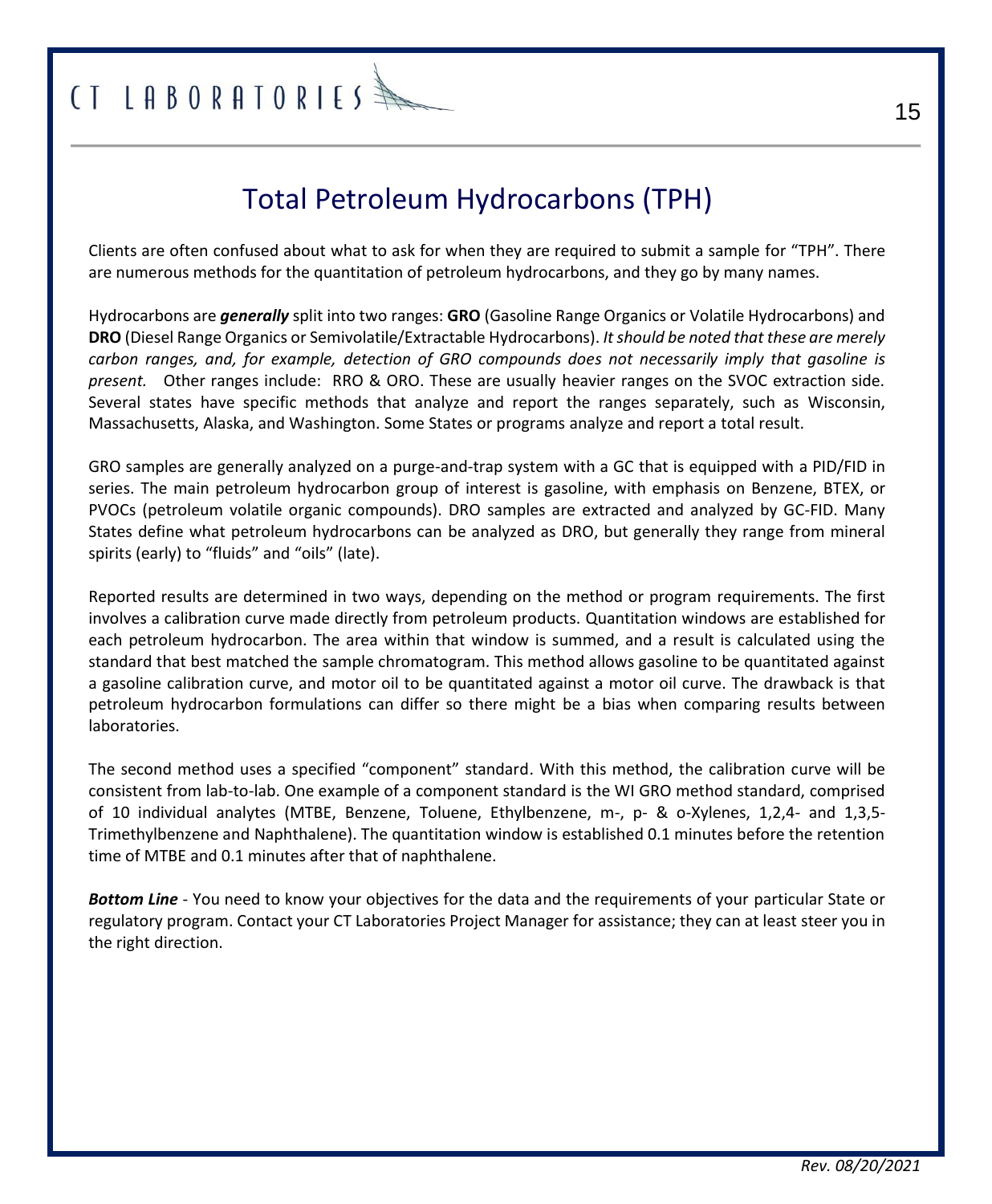### Container, Preservation & Holding Time Requirements

The tables on the following pages contain information regarding methods commonly employed in performing environmental analysis. It is not intended to be inclusive of all possible analytical methods or matrices. To the best of our knowledge, the information provided is current as of April 2021.

Unless otherwise noted, all samples must be kept refrigerated during storage and iced during transportation.

A note on "other" matrices (sediment, waste, tissue): zip-lock/plastic is acceptable for many parameters; however, glass is required for some. Please consult your project manager regarding your particular project needs.

**Minimum Volume or Weight** – under certain circumstances, a limited amount/volume of sample may be available during collection. The specified volumes or weights indicate a basic minimum needed to complete the analysis. Collecting a "minimum" amount of sample is not recommended if it can be avoided.

Parameters/Analytes with similar container type/preservation can often be "grouped" in the same container. In certain instances, the container size may need to be larger to accommodate this grouping. For example:

- $\triangleright$  The nitrogen series (nitrate + nitrite, total kjeldahl nitrogen, ammonia), total phosphorus and COD can be analyzed from a single 125-mL plastic bottle preserved with sulfuric acid.
- $\triangleright$  BOD, alkalinity and anions can be analyzed from a single 1-liter unpreserved plastic bottle. In certain cases (i.e., high BOD sample), total suspended solids can also be included with this grouping.
- $\triangleright$  For soil samples: metals, % solids and anions can be analyzed from a single 4-oz plastic unpreserved specimen cup.
- $\triangleright$  Many semivolatile organic analyses can be performed from one soil sample jar: PAHs, PCBs, Pesticides and TPH can all be analyzed from one 9-oz. glass jar. This only applies to samples with sufficient mass and sample homogeneity. Samples that are "light" (such as ash) will likely require additional containers to meet minimum volumes. Samples with gravel or wood present will be "subsampled" to remove these materials.

#### **Abbreviations:**

| HCl = Hydrochloric Acid | $A =$ Amber    |
|-------------------------|----------------|
| $H2SO4 = Sulfuric Acid$ | $Gl = Glass$   |
| $HNO3 = Nitric Acid$    | $PI = Plastic$ |
|                         | $L =$ Liter    |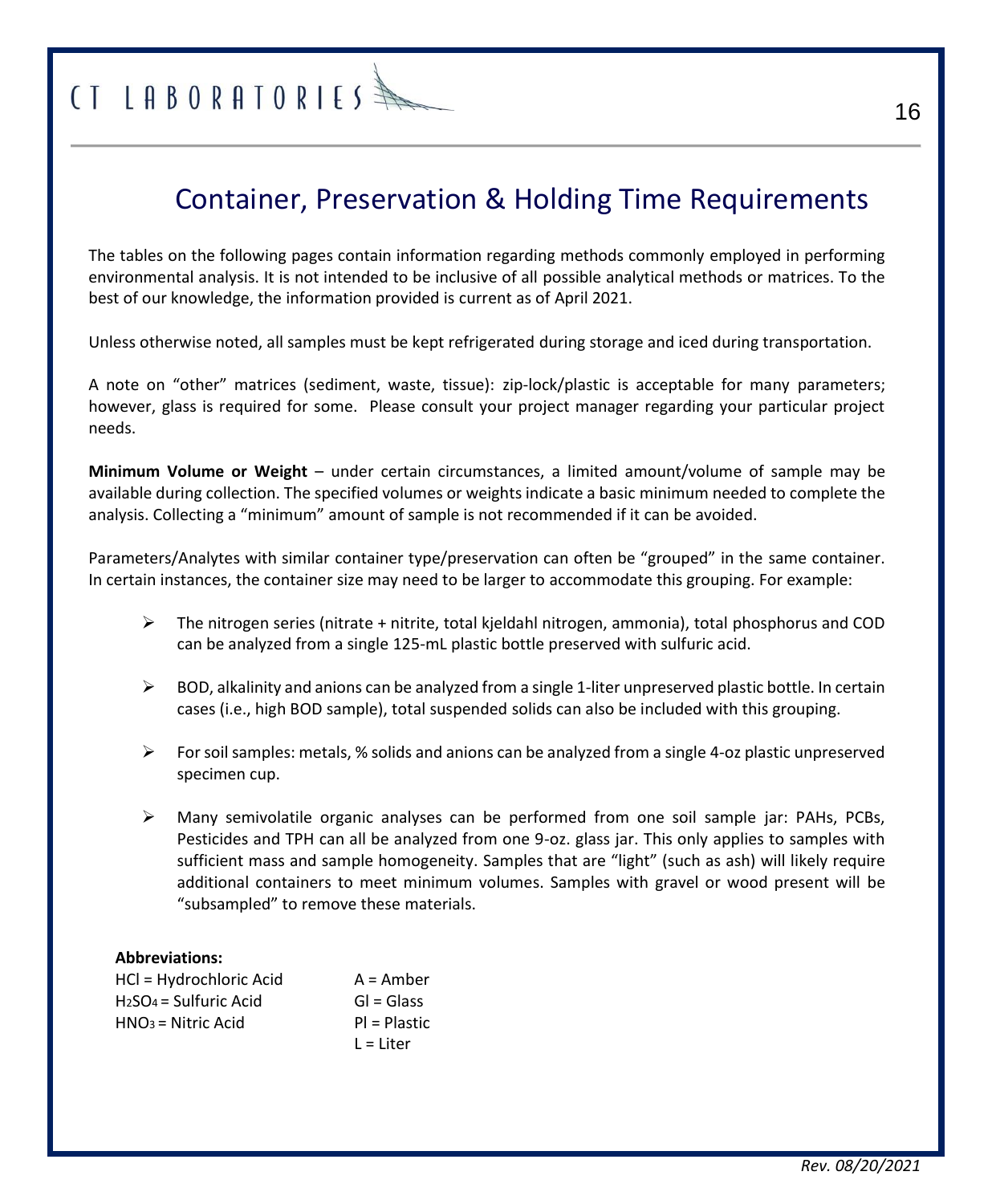### Metals

| Parameter/Analyte                                                                                                                                              | Method(s)                                       | <b>Matrix</b>     | <b>Container/Preservative</b><br>Minimum volume       | <b>Hold Time</b> |
|----------------------------------------------------------------------------------------------------------------------------------------------------------------|-------------------------------------------------|-------------------|-------------------------------------------------------|------------------|
| Metals (ICP)<br>Aluminum<br>Antimony<br>Arsenic                                                                                                                |                                                 | Drinking<br>Water | $1-L$ Pl, $HNO3$                                      |                  |
| <b>Barium</b><br>Beryllium<br>Boron                                                                                                                            |                                                 | Water             | 250-mL Pl, HNO <sub>3</sub>                           |                  |
| Calcium<br>Chromium<br>Cobalt                                                                                                                                  | Cadmium<br>Copper<br>EPA 200.7,<br>6010C, 6010D | Solid             | 4-oz Pl, none                                         |                  |
| Iron<br>Lead<br>Magnesium<br>Manganese                                                                                                                         |                                                 | Sludge            | 250-mL Pl, none                                       | 6 months         |
| Molybdenum<br><b>Nickel</b><br>Potassium<br>Selenium<br>Silver<br>Sodium<br>Strontium<br>Sulfur<br>Thallium<br>Tin<br>Titanium<br>Tungsten<br>Vanadium<br>Zinc |                                                 | Wipes             | 4-oz Gl jar w/ cotton wipe<br>saturated with DI water |                  |
| Metals (GFAA)                                                                                                                                                  |                                                 | Drinking<br>Water | 1-L Pl, HNO <sub>3</sub>                              |                  |
| Antimony<br>Arsenic                                                                                                                                            | EPA 200.9,                                      | Water             | 250-mL Pl, HNO <sub>3</sub>                           |                  |
| Lead<br>Selenium<br>Thallium                                                                                                                                   | 7010                                            | Solid             | 250-mL PL or 4-oz Pl, none                            |                  |
|                                                                                                                                                                |                                                 | Wipes             | 4-oz Gl jar w/ cotton wipe<br>saturated with DI water |                  |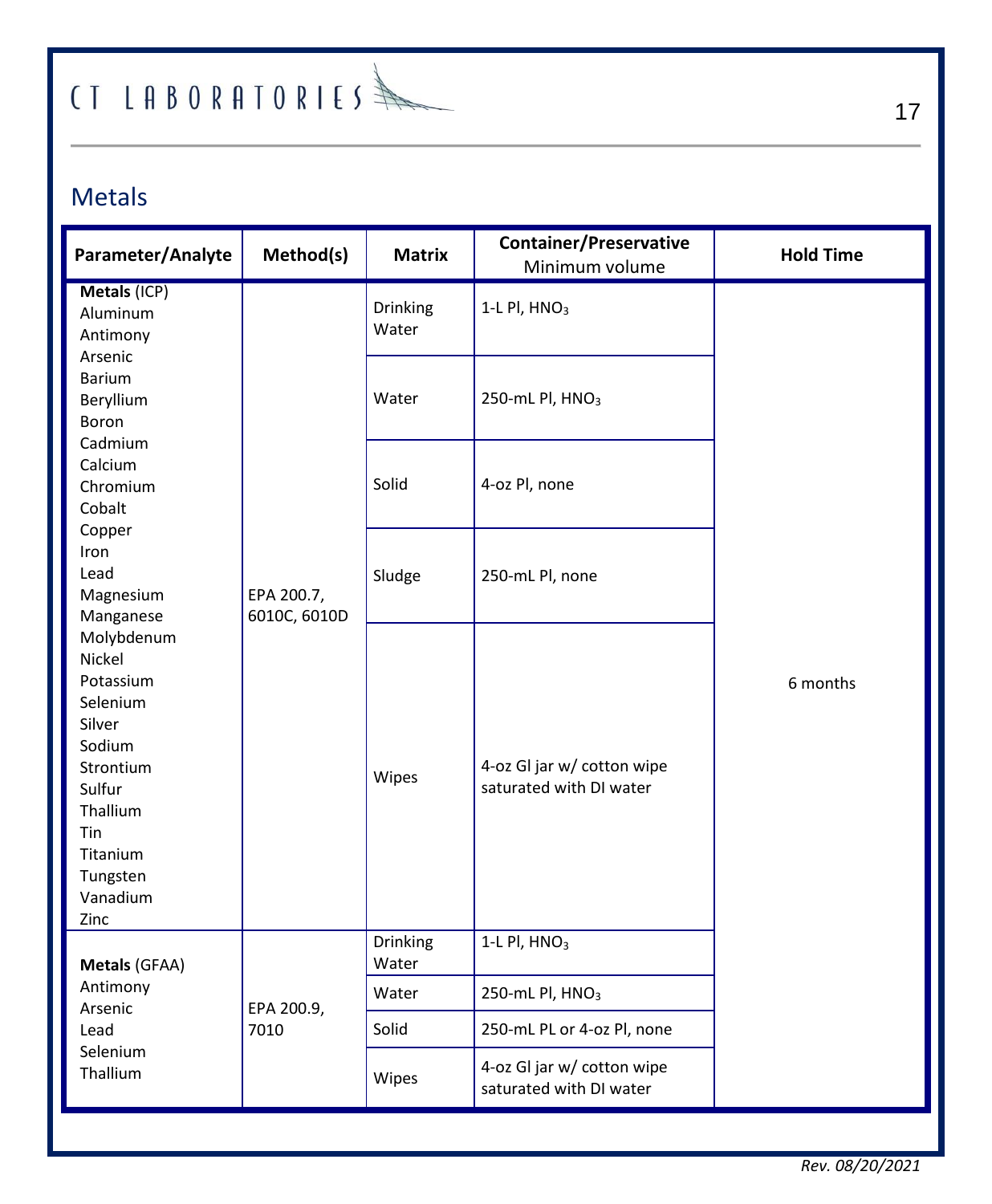| Parameter/Analyte               | Method(s)                     | <b>Matrix</b>            | <b>Container/Preservative</b><br>Minimum volume | <b>Hold Time</b> |
|---------------------------------|-------------------------------|--------------------------|-------------------------------------------------|------------------|
| <b>Mercury</b>                  | EPA 245.1,                    | Water                    | 250-mL Pl, $HNO3$                               |                  |
|                                 | 7470A                         | <b>Drinking</b><br>water | 1-L PI, $HNO3$                                  | 28 days          |
|                                 | <b>EPA 7471B</b>              | Solid                    | 4-oz Pl cup, none                               |                  |
| <b>Hardness</b>                 | EPA 6010C,<br><b>SM 2340B</b> | Water                    | 250-mL Pl. $HNO3$                               | 6 months         |
| Hexavalent Chromium   EPA 7196A |                               | Water                    | 125-mL Pl, none<br>$min$ volume = 50 mL         | 24 hours         |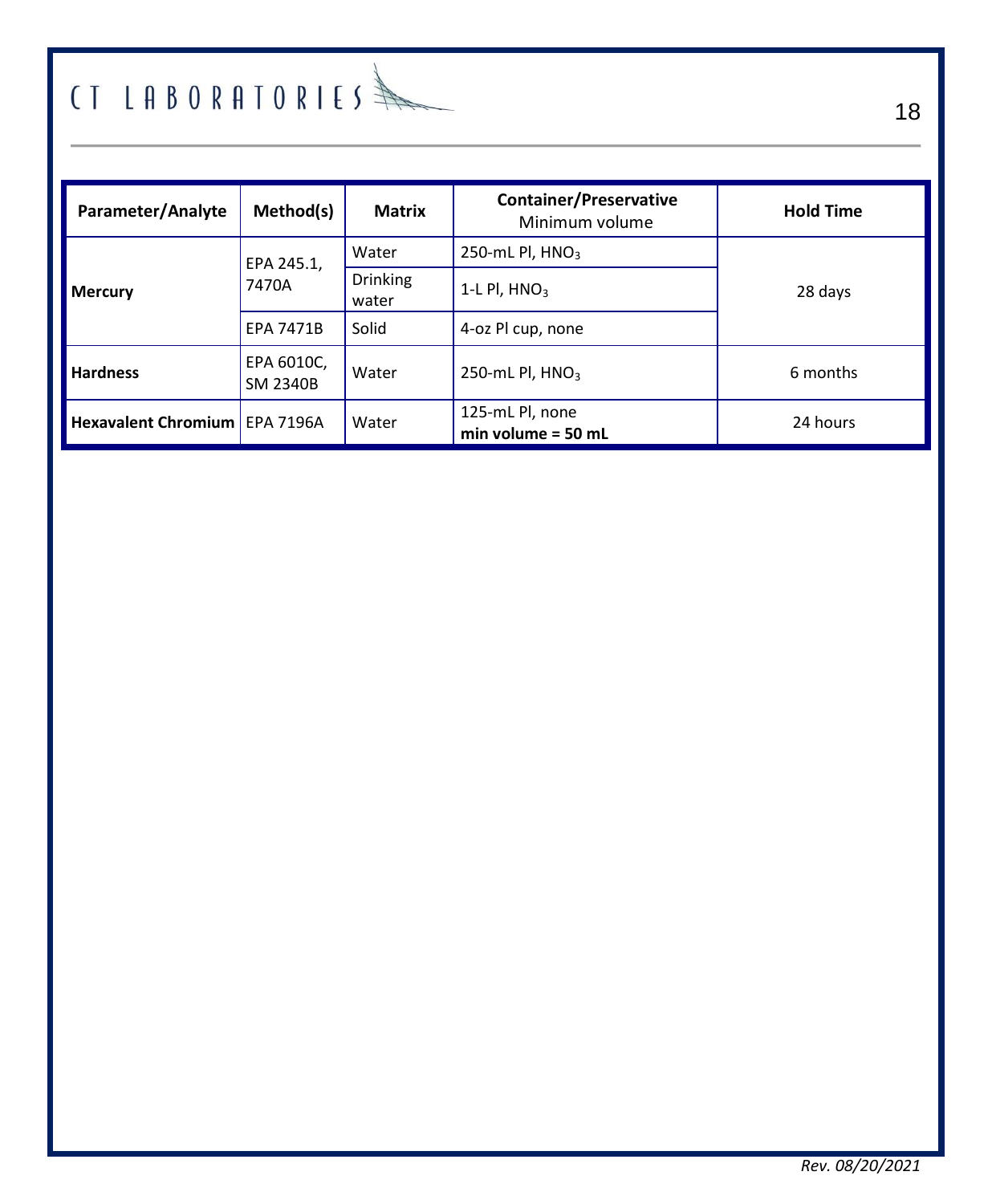## $f$  [  $I$   $A$   $B$   $0$   $R$   $A$   $T$   $0$   $R$   $I$   $E$   $S$   $\Rightarrow$

## General Chemistry Analytes

| Parameter/Analyte                               | Method(s)                     | <b>Matrix</b>     | <b>Container/Preservative</b><br>Minimum volume                                                         | <b>Hold Time</b>               |
|-------------------------------------------------|-------------------------------|-------------------|---------------------------------------------------------------------------------------------------------|--------------------------------|
| Alkalinity (carbonate,<br>bicarbonate)          | EPA 310.2,<br><b>SM 2320B</b> | Water             | 125-mL Pl, none<br>$min$ volume = 50 mL                                                                 | 14 days                        |
| Ammonia Nitrogen                                | EPA 350.1,<br>SM 4500-NH3H    | Water             | 125-mL Pl, H <sub>2</sub> SO <sub>4</sub><br>min volume - 50 mL                                         | 28 days                        |
|                                                 | EPA 350.1                     | Solid             | 4-oz Pl cup, none<br>min sample = $~15 g$                                                               | 28 days                        |
| Anions (bromide,<br>chloride, fluoride,         | EPA 300.0,<br>9056A           | Water             | 125-mL Pl, none<br>min volume = 50 mL                                                                   | 48 hours to 28 days            |
| nitrate, nitrite, ortho-<br>phosphate, sulfate) | <b>EPA 9056A</b>              | Solid             | 4-oz Pl cup, none<br>min sample = $\approx$ 15 g                                                        | 28 days                        |
| BOD-5 day (total,<br>soluble,<br>carbonaceous)  | <b>SM 5210B</b>               | Water             | 1-liter Pl, none<br>$min$ volume = 500 mL                                                               | 48 hours                       |
| <b>Bromide</b><br>(see also "Anions")           | EPA 300.0,<br>9056A           | Water             | 125-mL Pl, none<br>$min$ volume = 50 mL                                                                 | 28 days                        |
| <b>Chloride</b><br>(see also "Anions")          | EPA 300.0,<br>9056A           | Water             | 125-mL Pl, none<br>$min$ volume = 50 mL                                                                 | 28 days                        |
|                                                 | <b>EPA 9056A</b>              | Solid             | 4-oz Pl cup, none<br>min sample = $~15 g$                                                               | 28 days                        |
| COD                                             | EPA 410.4                     | Water             | 125-mL Pl, H <sub>2</sub> SO <sub>4</sub><br>$min$ volume = 50 mL                                       | 28 days                        |
| Coliform (total)                                | SM 9223                       | Water             | 100-mL or 120-mL sterile PI bottle<br>with or without sodium thiosulfate.<br>Fill above line on bottle. | *State dependent*<br>WI-30 hrs |
| Coliform (fecal/e.coli)                         | SM 9222D,<br><b>SM 9223B</b>  | Solid or<br>Water | 100-mL Sterile PI bottle.<br>Fill above line on bottle.                                                 | *State dependent*<br>WI-30 hrs |
| Cyanide (total)                                 | EPA 335.4,<br>9012A           | Water             | 250-mL Pl, NaOH<br>min volume = 100 mL                                                                  | 14 days                        |
| Cyanide (reactive)                              | SW-846 Ch. 7.3                | Water             | 500-mL Pl, none<br>$min$ volume = 50 mL                                                                 | none                           |
|                                                 | SW-846 Ch. 7.3                | Solid             | 4-oz Pl cup, none                                                                                       | none                           |
| <b>Flashpoint</b>                               | <b>EPA 1010A</b>              | Water<br>Solid    | 250-mL Pl, none<br>4-oz Pl cup, none                                                                    | 10 days<br>10 days             |
| <b>Fluoride</b>                                 | EPA 300.0,<br>9056A           | Water             | 125-mL Pl, none<br>min volume = $50$ mL                                                                 | 28 days                        |
| (see also "Anions")                             | <b>EPA 9056A</b>              | Solid             | 4-oz Pl cup, none<br>min sample = $~15 g$                                                               | 28 days                        |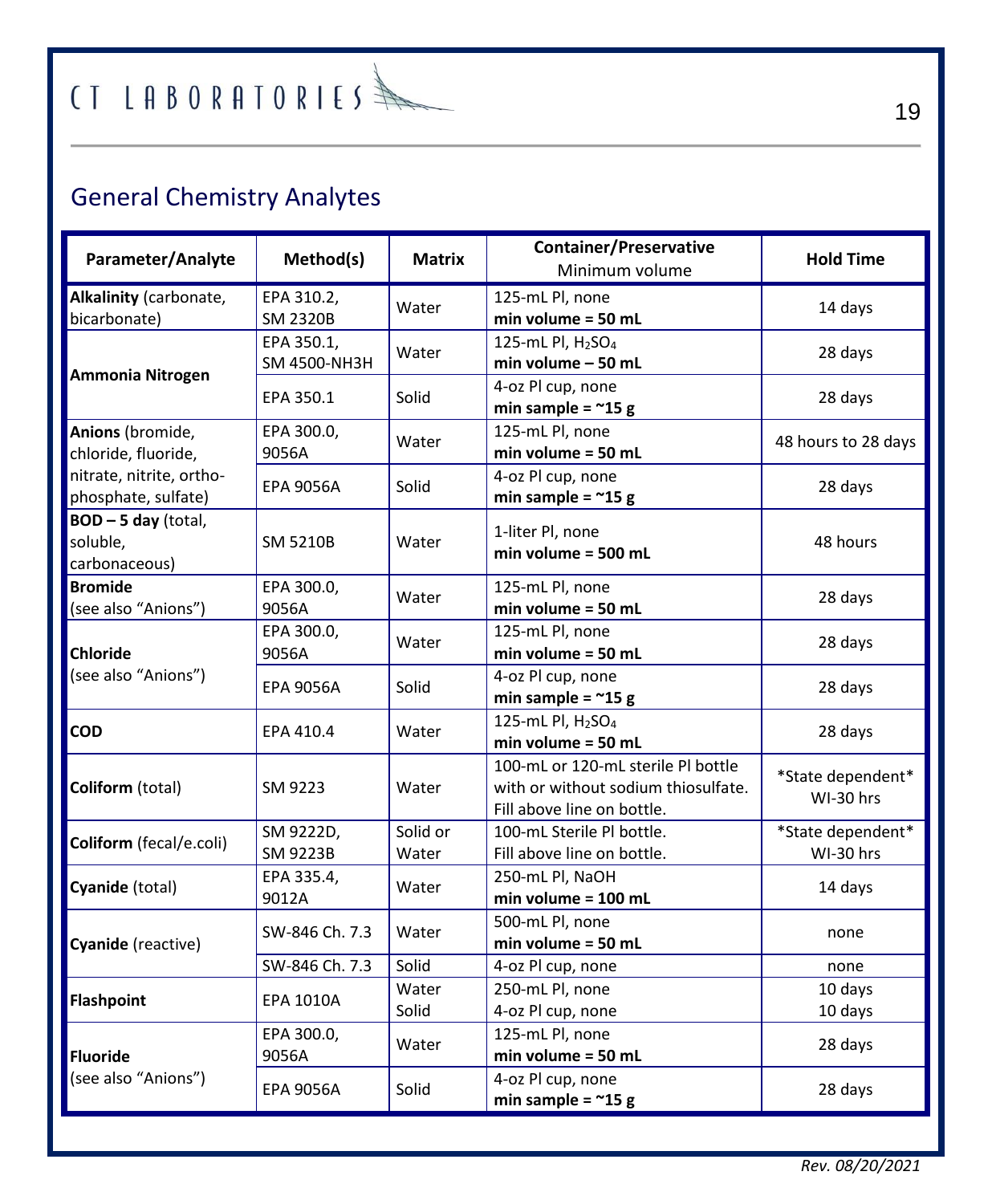| Parameter/Analyte                      | Method(s)                                 | <b>Matrix</b> | <b>Container/Preservative</b><br>Minimum volume                         | <b>Hold Time</b>                     |
|----------------------------------------|-------------------------------------------|---------------|-------------------------------------------------------------------------|--------------------------------------|
| <b>Free Liquids</b>                    | <b>EPA 9095B</b>                          | Solid         | 4-oz Pl cup, none                                                       | 180 days                             |
| <b>Hardness</b><br>(see also "Metals") | EPA 6010C /<br><b>SM 2340B</b>            | Water         | 250-mL Pl, HNO <sub>3</sub><br>min volume = 75 mL                       | 6 months                             |
| <b>Hexavalent Chromium</b>             | <b>EPA 7196A</b>                          | Water         | 125-mL Pl, none<br>$min$ volume = 50 mL                                 | 24 hours                             |
| <b>Nitrate</b>                         | EPA 300.0,<br>9056A                       | Water         | 125-mL Pl, none<br>min volume = 50 mL                                   | 48 hours                             |
| (see also "Anions")                    | <b>EPA 9056A</b>                          | Solid         | 4-oz Pl cup, none<br>min sample = $\approx$ 15 g                        | 28 days                              |
| <b>Nitrite</b>                         | EPA 300.0,<br>9056A                       | Water         | 125-mL Pl, none<br>min volume = 50 mL                                   | 48 hours                             |
| (see also "Anions")                    | <b>EPA 9056A</b>                          | Solid         | 4-oz Pl cup, none<br>min sample = $~15 g$                               | 28 days                              |
| <b>Nitrate + Nitrite</b>               | EPA 353.2                                 | Water         | 125-mL Pl, H <sub>2</sub> SO <sub>4</sub><br>min volume = 50 mL         | 28 days                              |
|                                        | EPA 353.2                                 | Solid         | 4-oz Pl cup, none<br>min sample = $\approx$ 15 g                        | 28 days                              |
| Nitrogen, Organic                      | EPA 350.1, 351.2                          | Water         | 125-mL Pl, H <sub>2</sub> SO <sub>4</sub><br>$min$ volume = 100 mL      | 28 days                              |
| <b>Total</b>                           |                                           | Solid         | 250-mL Pl or 4-oz Pl, none                                              | 28 days                              |
| Nitrogen, Total                        | EPA 351.2,<br>300.0                       | Water         | 125-mL Pl, H <sub>2</sub> SO <sub>4</sub><br>min volume = 75 mL         | 28 days                              |
|                                        | EPA 351.2,<br>9056A                       | Solid         | 250-mL Pl or 4-oz Pl, none                                              | 28 days                              |
| Nitrogen, Total<br>Kjeldahl            | EPA 351.2                                 | Water         | 125-mL Pl, $H_2SO_4$<br>$min$ volume = 50 mL                            | 28 days                              |
|                                        |                                           | Solid         | 250-mL Pl or 4-oz Pl, none                                              | 28 days                              |
| Oil & Grease - HEM                     | <b>EPA 1664A</b>                          | Water         | 1-L amber glass, HCl or 125-mL<br>amber glass, $H_2SO_4$ (RL dependent) | 28 days                              |
|                                        | EPA 415.1,<br>9060A                       | Water         | 125-mL Pl, H <sub>2</sub> SO <sub>4</sub><br>min volume = 50 mL         | 28 days                              |
| Organic Carbon, Total                  | Lloyd Kahn /<br>9060A                     | Solid         | 4-oz Pl cup, none<br>min sample = $\approx$ 15 g                        | 28 days<br>(14 days for<br>sediment) |
| Ortho-phosphate                        | EPA 300.0,                                | Water         | 125-mL Pl, none                                                         | 48 hours                             |
| (see also "Anions")                    | 9056A                                     |               | min volume = 50 mL                                                      |                                      |
| рH                                     | EPA 150.1.<br>9040C, 9041A,<br>SM 4500H+B | Water         | 125-mL Pl, none<br>$min$ volume = 50 mL                                 | <b>ASAP</b>                          |
|                                        | 9045D                                     | Solid         | 4-oz Pl cup, none                                                       | <b>ASAP</b>                          |

*Rev. 08/20/2021*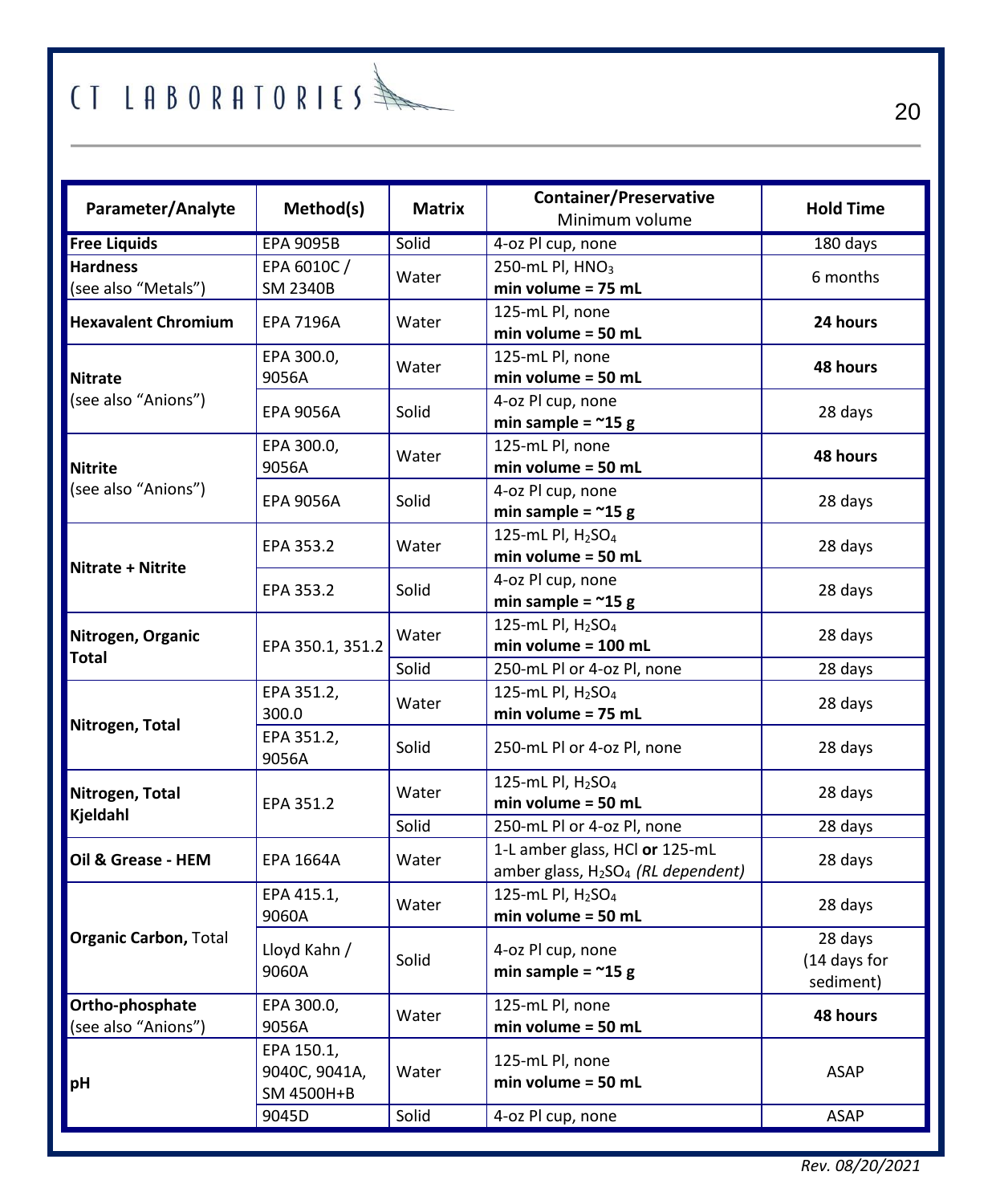| Parameter/Analyte              | Method(s)                          | <b>Matrix</b>  | <b>Container/Preservative</b><br>Minimum volume                   | <b>Hold Time</b> |
|--------------------------------|------------------------------------|----------------|-------------------------------------------------------------------|------------------|
| Phosphorus                     | EPA 365.1                          | Water          | 125-mL Pl, H <sub>2</sub> SO <sub>4</sub><br>$min$ volume = 50 mL | 28 days          |
|                                | EPA 365.4                          | Solid          | 4-oz Pl cup, none                                                 | 28 days          |
| Phosphate                      | <b>EPA 9056A</b>                   | Solid          | 250-mL Pl or 4-oz Pl. none<br>min sample = $~15 g$                | 28 days          |
| Residue, Total                 | <b>SM 2540C</b>                    | Water          | 250-mL Pl, none<br>$min$ volume = 50 mL                           | 7 days           |
| Solids, Settleable             | <b>SM 2540F</b>                    | Water          | 1-L Pl, none                                                      | 7 days           |
| <b>Solids, Total Dissolved</b> | EPA 160.1,<br><b>SM 2540C</b>      | Water          | 500-mL Pl, none<br>$min$ volume = 50 mL                           | 7 days           |
| Solids, Total                  | <b>SM 2540B</b>                    | Water          | 1-L Pl, none<br>$min$ volume = 50 mL                              | 7 days           |
| Solids, Percent                | EPA 8000C.<br><b>ASTM D2974-87</b> | Solid          | 4-oz Pl cup, none<br>min sample = $\approx$ 15 g                  | 7 days           |
| <b>Solids, Total Suspended</b> | <b>SM 2540D</b>                    | Water          | 1-L Pl, none<br>$min$ volume = 500 mL                             | 7 days           |
| <b>Solids, Total Volatile</b>  | EPA 160.4                          | Water          | 1-L Pl, none<br>$min$ volume = 500 mL                             | 7 days           |
|                                | SM 2540G                           | Solid          | 4-oz Pl cup, none<br>min sample = $~15 g$                         | 7 days           |
| Solids, Volatile<br>Suspended  | EPA 160.2,<br>160.4, SM 2540D      | Water          | 1-L Pl, none<br>$min$ volume = 500 mL                             | 7 days           |
| <b>Specific Gravity</b>        | <b>SM 2710F</b>                    | Water<br>Solid | 125-mL Pl, none<br>4-oz Pl cup, none                              | none             |
| <b>Sulfate</b>                 | EPA 300.0,<br>9056A                | Water          | 125-mL Pl, none<br>$min$ volume = 50 $m$ L                        | 28 days          |
| (see also "Anions")            | <b>EPA 9056A</b>                   | Solid          | 4-oz Pl cup, none<br>min sample = $\approx$ 15 g                  | 28 days          |
| Sulfide (total)                | EPA 376.1,<br>9034                 | Water          | 500-mL Pl. NaOH+ZnAc<br>$min$ volume = 250 mL                     | 7 days           |
| Sulfide (reactive)             | ASTM D4978                         | Water          | 500-mL Pl, none<br>$min$ volume = 250 mL                          | none             |
|                                | <b>ASTM D4978</b>                  | Soil           | 4-oz Pl cup, none                                                 | 28 days          |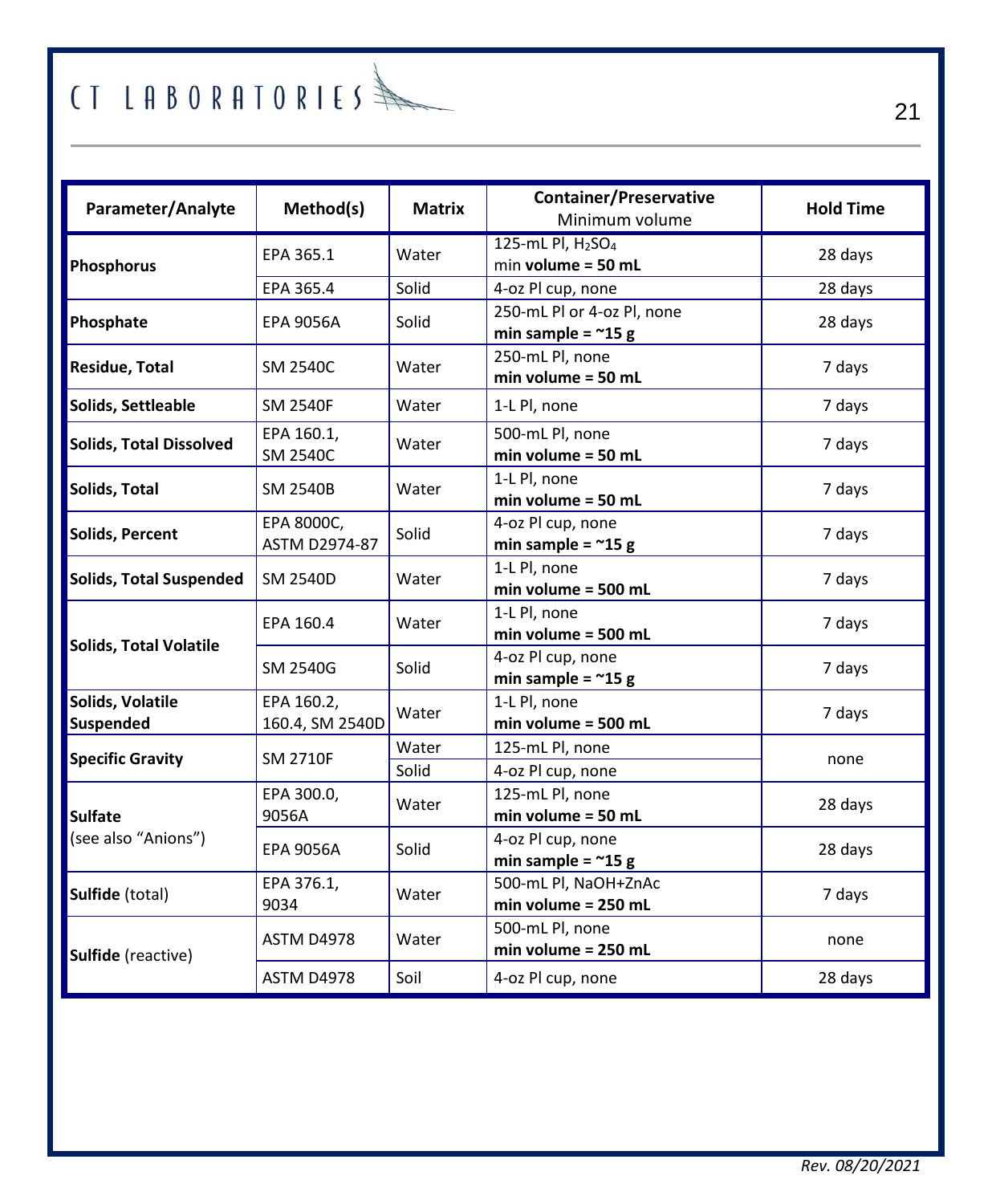## Organic Analytes

| Parameter/Analyte                                                | Method(s)                    | <b>Matrix</b>     | <b>Container/Preservative</b><br>Minimum volume                                       | <b>Hold Time</b><br><b>Extraction /</b><br><b>Analysis</b> |  |  |  |
|------------------------------------------------------------------|------------------------------|-------------------|---------------------------------------------------------------------------------------|------------------------------------------------------------|--|--|--|
| <b>Petroleum / Fuels Analysis</b>                                |                              |                   |                                                                                       |                                                            |  |  |  |
| <b>Total Petroleum</b>                                           | EPA 8015C.                   | Water             | 1-L Amber Gl, none                                                                    |                                                            |  |  |  |
| Hydrocarbons (TPH) <sup>1</sup>                                  | Mod. 8015,<br>State specific | Solid             | 4-oz Gl jar, none                                                                     | See TPH notes                                              |  |  |  |
| <b>Diesel Range Organics (DRO);</b><br>Oil Range Organics (ORO); | <b>EPA 8015C</b>             | Water             | 1-L amber Gl, none                                                                    | $7/40$ days                                                |  |  |  |
| <b>Residual Range Organics (RRO)</b>                             |                              | Solid             | 4-oz Gl jar, none                                                                     | 14 / 40 days                                               |  |  |  |
|                                                                  |                              | Water             | 1-L Amber Gl, HCl                                                                     | $7/40$ days                                                |  |  |  |
| DRO - Wisconsin                                                  | <b>WDNR DRO</b>              | Solid             | 60-mL tared Amber Gl, with 25-35<br>g unpreserved sample                              | Add solvent within<br>10 days / 47 days                    |  |  |  |
| <b>Gasoline Range Organics</b>                                   |                              | Water             | (3) 40-mL VOA vials, HCl                                                              | 14 days                                                    |  |  |  |
| (GRO)                                                            | <b>EPA 8015C</b>             | Solid             | Terra core sampler or<br>4-oz Gl, zero headspace                                      | 14 days                                                    |  |  |  |
|                                                                  | <b>WDNR GRO</b>              | Water             | (3) 40-mL VOA vials, HCl                                                              | 14 days                                                    |  |  |  |
| <b>GRO</b> – Wisconsin                                           |                              | Solid             | Terra core sampler or<br>60-mL tared Amber GI, with 25-35<br>g sample / methanol      | 21 days                                                    |  |  |  |
|                                                                  |                              |                   | Volatile Organic Compounds <sup>2</sup> (VOCs)                                        |                                                            |  |  |  |
|                                                                  |                              | Water             | (3) 40-mL VOA vials, HCl or<br>(3) 40-mL VOA vials, none                              | 14 days<br>7 days                                          |  |  |  |
| VOCs - standard or project<br>specific list                      | <b>EPA 8260C</b>             | Solid             | 60-mL tared A GI, Methanol or<br>Terra Core sampler or<br>4-oz Gl jar, zero headspace | See VOC notes                                              |  |  |  |
| <b>VOCs including</b><br>2-Chloroethyl vinyl ether               | <b>EPA 8260C</b>             | Water             | (3) 40-mL VOA vials, none                                                             | 7 days                                                     |  |  |  |
| <b>VOCs including Acrolein and</b><br><b>Acrylonitrile</b>       | <b>EPA 8260C</b>             | Water             | (3) 40-mL VOA vials, pH 4-5<br>(3) 40-mL VOA vials, none                              | 14 days<br>7 days                                          |  |  |  |
| <b>VOCs - Low Level Analysis</b>                                 | <b>EPA 8260C</b>             | Water             | (4) 40-mL VOA vials, HCl or<br>(4) 40-mL VOA vials, none                              | 14 days<br>7 days                                          |  |  |  |
|                                                                  |                              | Solid             | Terra Core sampler                                                                    | See VOC notes                                              |  |  |  |
| VOCs - SDWA List                                                 | EPA 524.2                    | Drinking<br>Water | (3) 40-mL VOA vials, HCl                                                              | 14 days                                                    |  |  |  |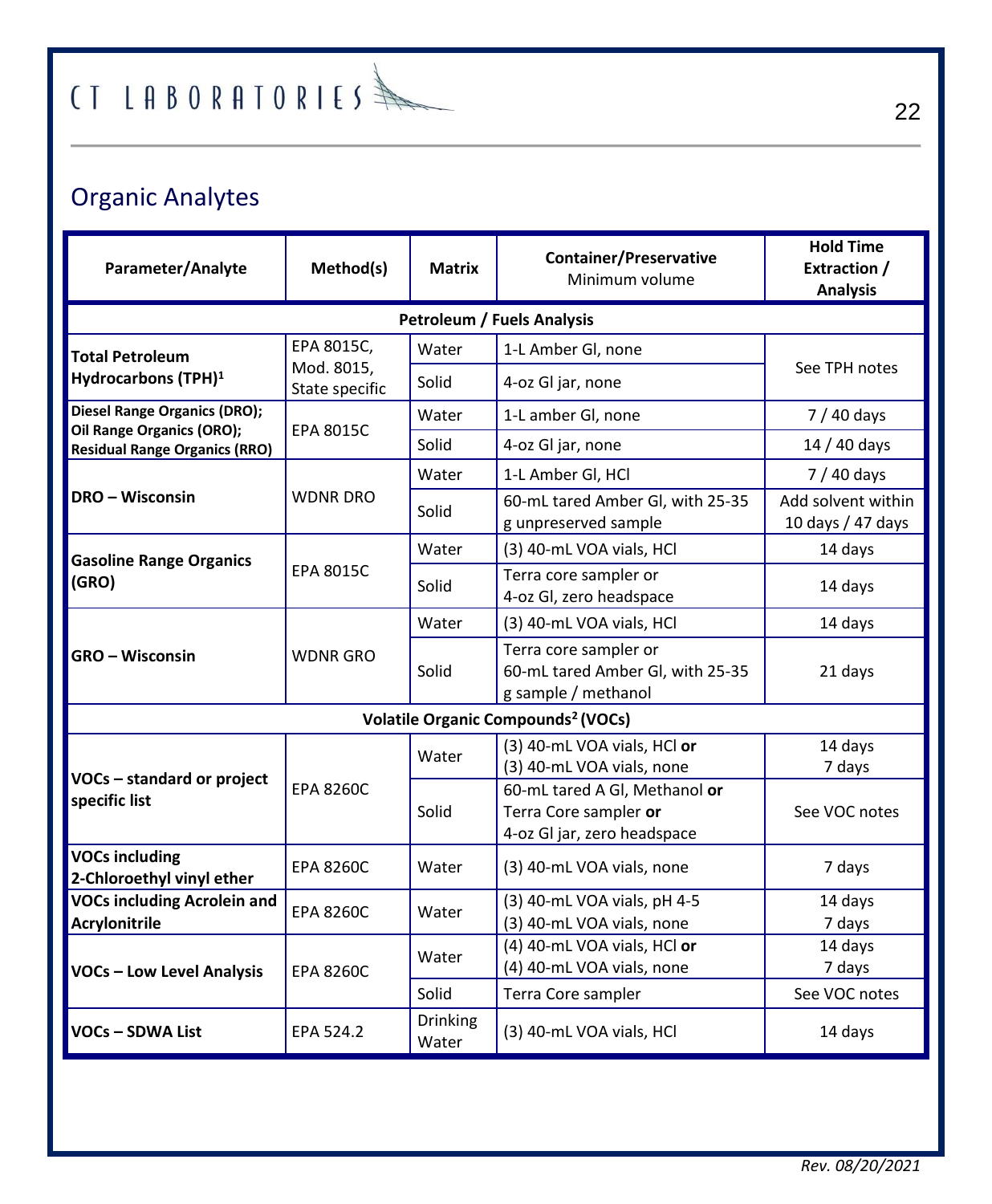| Parameter/Analyte                     | Method(s)                     | Matrix | <b>Container/Preservative</b><br>Minimum volume                                       | <b>Hold Time</b><br>Extraction/<br><b>Analysis</b> |
|---------------------------------------|-------------------------------|--------|---------------------------------------------------------------------------------------|----------------------------------------------------|
|                                       |                               | Water  | (3) 40-mL VOA vials, HCl or<br>(3) 40-mL VOA vials, none                              | 14 days<br>7 days                                  |
| BTEX, MTBE, PVOC,<br>Naphthalene      | EPA 8260C,<br><b>WDNR GRO</b> | Solid  | 60-mL tared A Gl, Methanol or<br>Terra Core sampler or<br>4-oz Gl jar, zero headspace | 14 days                                            |
|                                       |                               |        | <b>Semivolatile Organic Parameters</b>                                                |                                                    |
| SVOCs - standard or                   | EPA 8270D,                    | Water  | 1-L Amber Gl, none                                                                    | $7$ days $/$<br>40 days                            |
| project specific list                 | 8270D-SIM                     | Solid  | 4-oz Gl, none                                                                         | 14 days $/$<br>40 days                             |
| Polyaromatic Hydro-<br>carbons (PAHs) | EPA 8270D,<br>8270D-SIM       | Water  | 1-L Amber Gl, none                                                                    | $7$ days $/$<br>40 days                            |
|                                       |                               | Solid  | 4-oz Gl, none                                                                         | 14 days $/$<br>40 days                             |
| 1,4-Dioxane                           | EPA 8270D-SIM                 | Water  | 1-L Amber Gl, none                                                                    | $7$ days $/$<br>40 days                            |
|                                       |                               | Solid  | 4-oz Gl, none                                                                         | 14 days /<br>40 days                               |
|                                       | <b>EPA 8082A</b>              | Water  | 1-L Amber Gl, none                                                                    | $7$ days $/$<br>40 days                            |
| <b>PCBs</b>                           |                               | Solid  | 4-oz Gl, none                                                                         |                                                    |
|                                       |                               | Oil    | 4-oz Gl, none                                                                         | 14 days $/$                                        |
|                                       |                               | Wipes  | 4-oz Gl w/ 4x4" gauze pad,<br>moistened w/ Hexane                                     | 40 days                                            |
| <b>Chlorinated Pesticides</b>         | <b>EPA 8081B</b>              | Water  | 1-L Amber Gl, none                                                                    | $7$ days $/$<br>40 days                            |
|                                       |                               | Solid  | 4-oz Gl, none                                                                         | 14 days $/$<br>40 days                             |
| <b>TCLP Herbicides</b>                |                               | Water  | 1-L Amber Gl, none                                                                    | $7$ days $/$<br>40 days                            |
| $(2,4-D, 2,4,5-TP)$                   | <b>EPA 8151A</b>              | Solid  | 4-oz Gl, none                                                                         | 14 days /<br>40 days                               |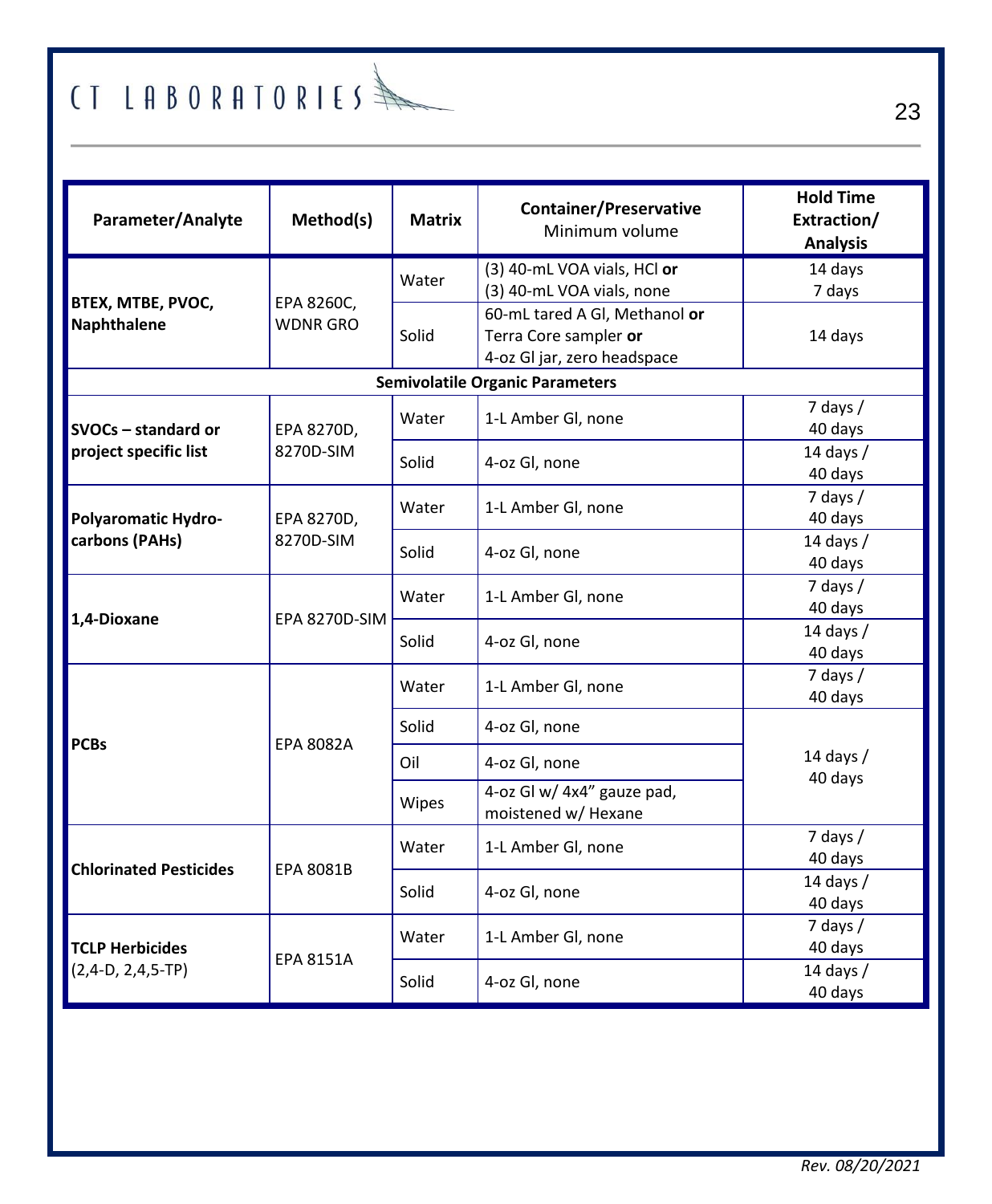## $#$  (T LABORATORIES)

| Parameter/Analyte                            | <b>EPA</b><br>Method(s) | <b>Matrix</b> | <b>Container/Preservative</b><br>Minimum volume | <b>Hold Time</b><br>Extraction/<br><b>Analysis</b> |
|----------------------------------------------|-------------------------|---------------|-------------------------------------------------|----------------------------------------------------|
|                                              |                         |               | <b>Other Organic Parameters</b>                 |                                                    |
|                                              |                         | Water         | 1-L Amber Gl, none                              | 7 days $/$<br>40 days                              |
| <b>Explosives</b>                            | <b>EPA 8330B</b>        | Solid         | 4-oz Gl, none                                   | 14 days $/$<br>40 days                             |
| <b>Nitrocellulose</b>                        | <b>EPA 9056M</b>        | Water         | 1-L Amber Gl, none                              | 28 days                                            |
|                                              |                         | Solid         | 4-oz Gl, none                                   | 28 days                                            |
|                                              | Lab SOP SV030           | Water         | (2) 40-mL VOA vials, none                       | 7 days $/$<br>40 days                              |
| Nitroguanidine                               |                         | Solid         | 4-oz Gl, none                                   | 14 days $/$<br>40 days                             |
| Dissolved Gases -<br>Methane, Ethane, Ethene | <b>RSK-175</b>          | Water         | (3) 40-mL VOC vials, HCl<br>Shipped inverted    | 14 days                                            |
| Dissolved Gases - Carbon<br>Dioxide          | Mod. RSK-175            | Water         | (3) 40-mL VOC vials, none<br>Shipped inverted   | 7 days                                             |

- 1. Total Petroleum Hydrocarbons (TPH) can refer to numerous test methods and the analysis of many different Petroleum Hydrocarbons and/or boiling point ranges. If you are unsure which TPH range and/or test you need performed, please contact your CT Laboratories Project Manager.
- 2. Volatile Organic Compounds (VOCs) There are numerous methods, lists and sampling options associated with VOCs. The required sampling container and hold times will be dependent on the method specified, State in which the sample is collected and/or the regulatory program being followed. If you are unsure which container should be used, please contact your CT Laboratories Project Manager.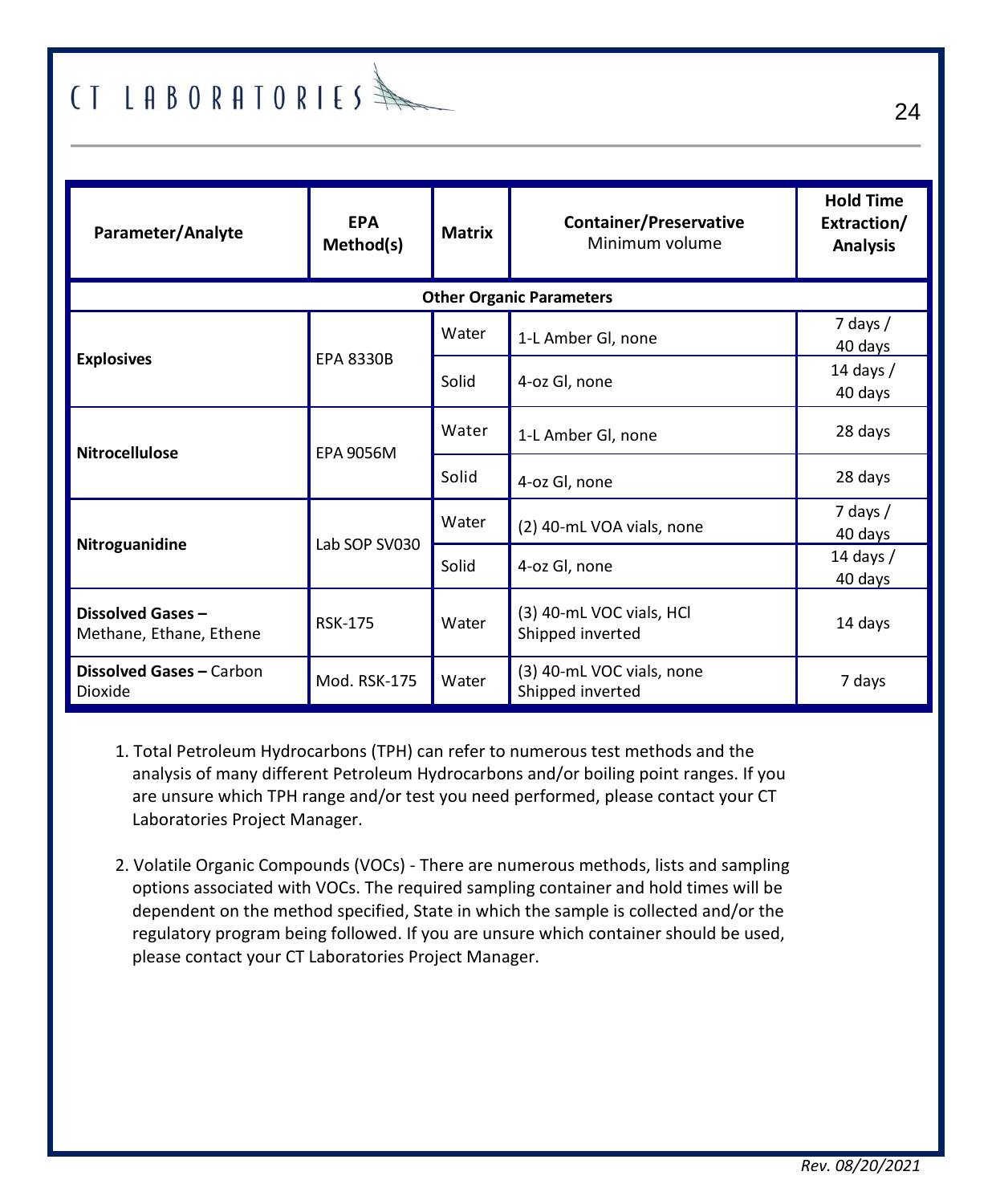## $(1$  LABORATORIES

### **Concentration Units Conversion Chart**

### **Liquids % w/v**

| ng/L | $\mathbf{1}$ | ppt | 0.001        | ug/L | 0.001        | ppt | 0.0000001 | % |  |
|------|--------------|-----|--------------|------|--------------|-----|-----------|---|--|
|      |              |     |              |      |              |     |           |   |  |
| ug/L | $\mathbf{1}$ | ppb | 0.001        | mg/L | 0.001        | ppm | 0.0000001 | % |  |
| ug/L | 10           | ppb | 0.01         | mg/L | 0.01         | ppm | 0.000001  | % |  |
| ug/L | 100          | ppb | 0.1          | mg/L | 0.1          | ppm | 0.00001   | % |  |
|      |              |     |              |      |              |     |           |   |  |
| ug/L | 1,000        | ppb | $\mathbf{1}$ | mg/L | $\mathbf{1}$ | ppm | 0.0001    | % |  |
| ug/L | 10,000       | ppb | 10           | mg/L | 10           | ppm | 0.001     | % |  |
| ug/L | 100,000      | ppb | 100          | mg/L | 100          | ppm | 0.01      | % |  |
|      |              |     |              |      |              |     |           |   |  |
| ug/L | 1,000,000    | ppb | 1000         | mg/L | 1000         | ppm | 0.1       | % |  |
| ug/L | 10,000,000   | ppb | 10,000       | mg/L | 10,000       | ppm | 1         | % |  |
| ug/L | 100,000,000  | ppb | 100000       | mg/L | 100000       | ppm | 10        | % |  |

### **Solids**

| $\mathbf{1}$ | ug/kg | 1           | ppb | 0.001  | mg/kg | 0.001  | ppm | 0.0000001 | % |  |
|--------------|-------|-------------|-----|--------|-------|--------|-----|-----------|---|--|
| 10           | ug/kg | 10          | ppb | 0.01   | mg/kg | 0.01   | ppm | 0.000001  | % |  |
| 100          | ug/kg | 100         | ppb | 0.1    | mg/kg | 0.1    | ppm | 0.00001   | % |  |
|              |       |             |     |        |       |        |     |           |   |  |
| 1,000        | ug/kg | 1,000       | ppb | 1      | mg/kg | 1      | ppm | 0.0001    | % |  |
| 10,000       | ug/kg | 10,000      | ppb | 10     | mg/kg | 10     | ppm | 0.001     | % |  |
| 100,000      | ug/kg | 100,000     | ppb | 100    | mg/kg | 100    | ppm | 0.01      | % |  |
|              |       |             |     |        |       |        |     |           |   |  |
| 1,000,000    | ug/kg | 1,000,000   | ppb | 1000   | mg/kg | 1000   | ppm | 0.1       | % |  |
| 10,000,000   | ug/kg | 10,000,000  | ppb | 10,000 | mg/kg | 10,000 | ppm | 1         | % |  |
| 100,000,000  | ug/kg | 100,000,000 | ppb | 100000 | mg/kg | 100000 | ppm | 10        | % |  |
|              |       |             |     |        |       |        |     |           |   |  |

| ng | nanogram  | ppt | parts per trillion |
|----|-----------|-----|--------------------|
| ug | microgram | ppb | parts per billion  |
| mg | milligram | ppm | parts per million  |
|    | Liter     | %   | percent            |
| kg | kilogram  | w   | weight             |
|    |           | v   | volume             |

**% w/w**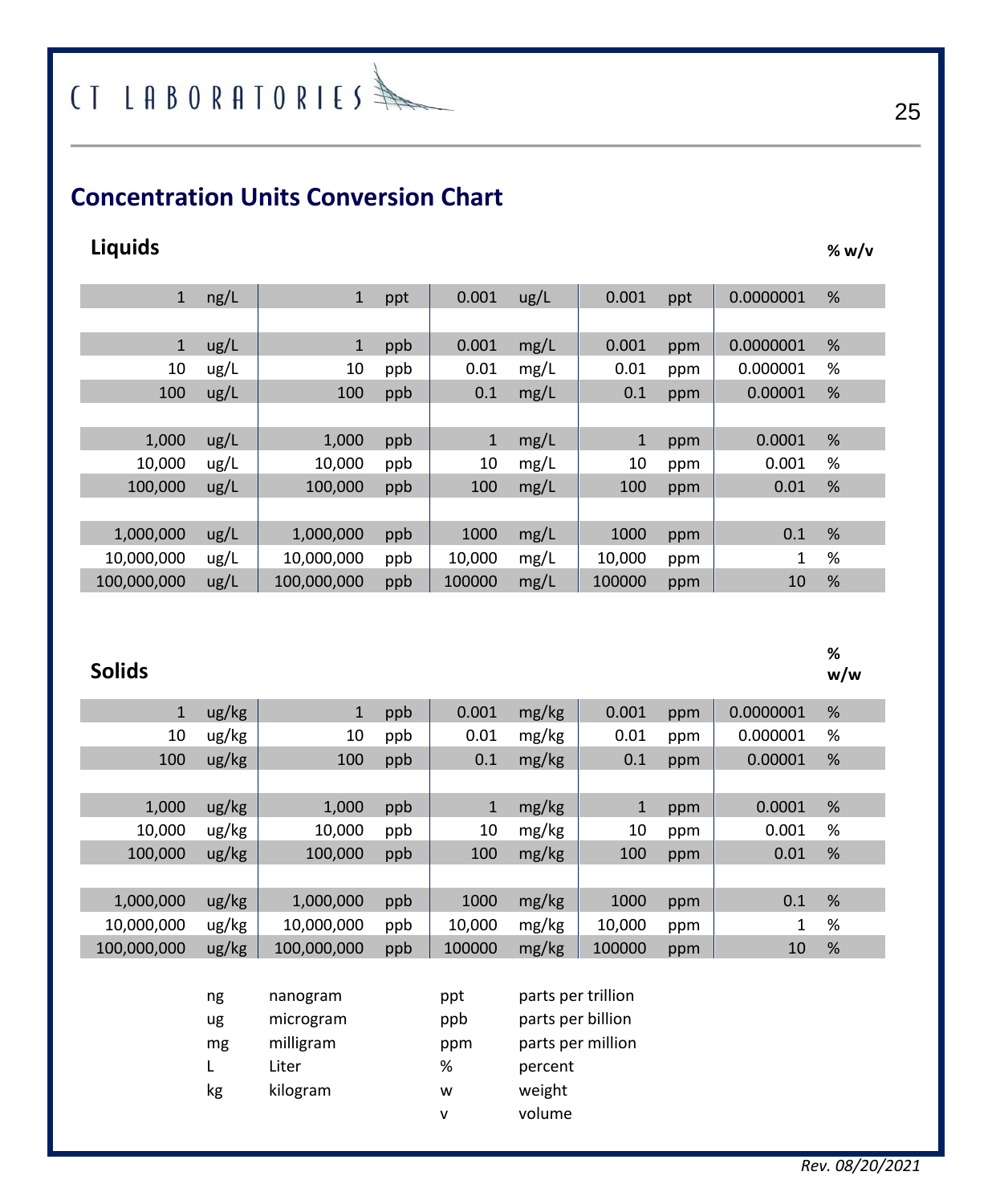$\textcircled{\texttt{if}}$   $\textcircled{\texttt{if}}$   $\textcircled{\texttt{if}}$   $\textcircled{\texttt{if}}$ 

## **Acronyms and Abbreviations**

| °C          | Degrees Celsius                                    |
|-------------|----------------------------------------------------|
| <b>BOD</b>  | <b>Biological Oxygen Demand</b>                    |
| COD         | Chemical Oxygen Demand                             |
| <b>BTEX</b> | Benzene, Toluene, Ethylbenzene, Xylenes            |
| COC         | Chain of Custody                                   |
| <b>CVA</b>  | <b>Cold Vapor Absorption</b>                       |
| <b>DOT</b>  | Department of Transportation                       |
| <b>DRO</b>  | Diesel Range Organics                              |
| EB          | <b>Equipment Blank</b>                             |
| <b>EPA</b>  | United States Environmental Protection Agency      |
| <b>FB</b>   | <b>Field Blank</b>                                 |
| <b>FLAA</b> | Flame Atomic Absorption                            |
| <b>FID</b>  | <b>Flame Ionization Detector</b>                   |
| GC          | Gas Chromatograph                                  |
| <b>GFAA</b> | <b>Graphite Furnace Atomic Absorption</b>          |
| GRO         | <b>Gasoline Range Organics</b>                     |
| ICP         | <b>Inductively Coupled Plasma</b>                  |
| LCS         | Laboratory Control Sample                          |
| <b>MTBE</b> | Methyl tert-butyl ether                            |
| MS/MSD      | Matrix Spike/Matrix Spike Duplicate                |
| PAH         | Polyaromatic Hydrocarbons                          |
| <b>PCB</b>  | Polychlorinated Biphenyls                          |
| <b>PID</b>  | <b>Photoionization Detector</b>                    |
| QA/QC       | Quality Assurance/Quality Control                  |
| <b>RCRA</b> | Resource Conservation and Recovery Act             |
| <b>RL</b>   | <b>Reporting Limit</b>                             |
| <b>SPLP</b> | Synthetic Precipitation Leaching Procedure         |
| <b>SDWA</b> | Safe Drinking Water Act                            |
| <b>SVOC</b> | Semivolatile Organic Compounds                     |
| <b>TAT</b>  | <b>Turnaround Time</b>                             |
| <b>TCLP</b> | <b>Toxicity Characteristics Leaching Procedure</b> |
| <b>TPH</b>  | <b>Total Petroleum Hydrocarbons</b>                |
| VOC         | Volatile Organic Compounds                         |
|             |                                                    |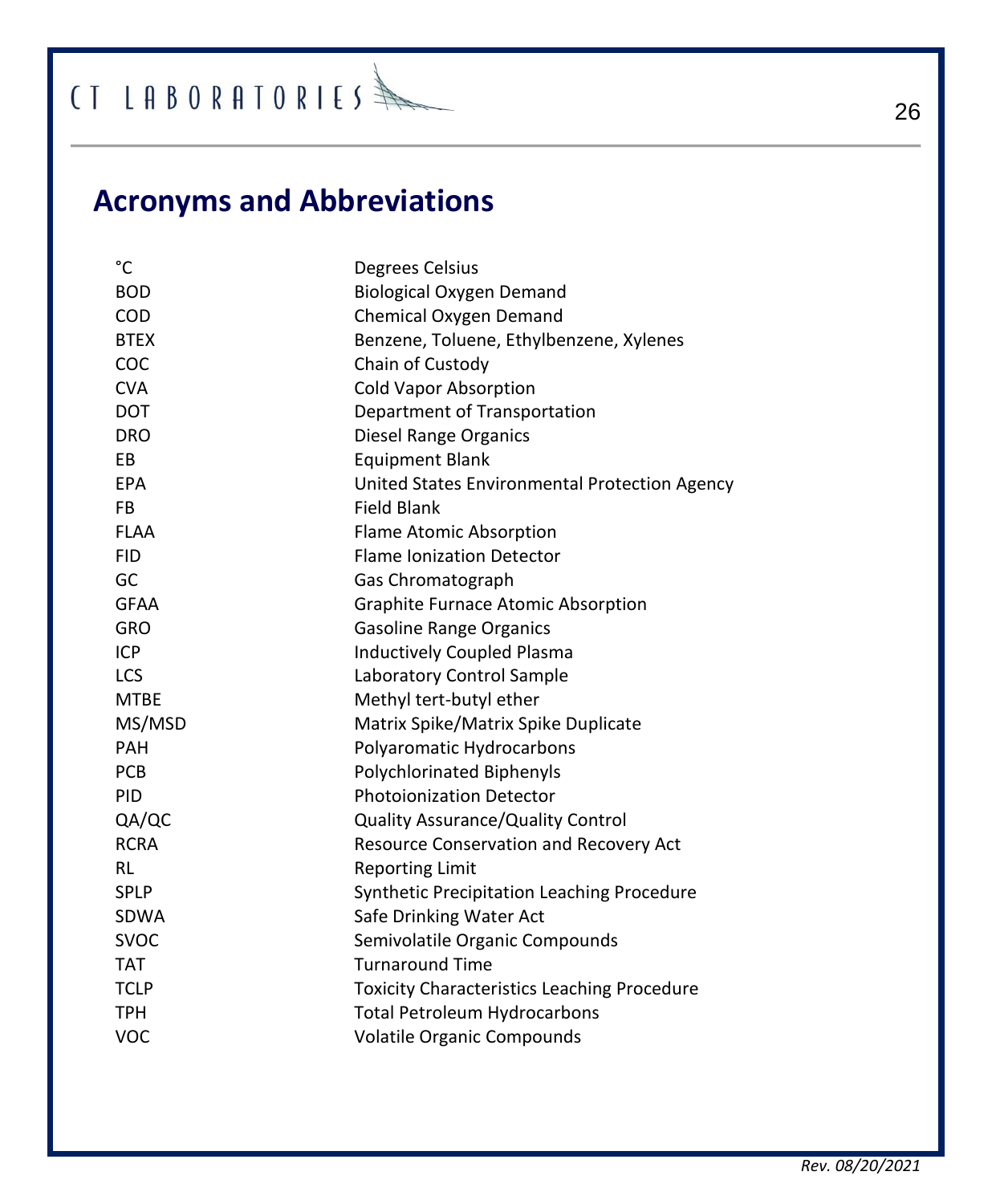### **CT Laboratories Contacts**

CT LABORATORIES

1230 Lange Court Baraboo, WI 53913 608.356.2760 608.356.2766 fax [info@ctlaboratories.com](mailto:info@ctlaboratories.com)

**Proposal/Quotes/Sales: Ceress Berwanger**  [cberwanger@ctlaboratories.com](mailto:cberwanger@ctlaboratories.com) **Dennis Linley** [dlinley@ctlaboratories.com](mailto:dlinley@ctlaboratories.com) **Project Managers:** Eric Korthals [ekorthals@ctlaboratories.com](mailto:ekorthals@ctlaboratories.com) **Jodi Serstad** [jserstad@ctlaboratories.com](mailto:jserstad@ctlaboratories.com) **Brett Szymanski** [bszymanski@ctlaboratories.com](mailto:bszymanski@ctlaboratories.com) **Laboratory Director: David Berwanger** [dberwanger@ctlaboratories.com](mailto:dberwanger@ctlaboratories.com) **Quality Director:** Rebecca Duranceau

[rduranceau@ctlaboratories.com](mailto:rduranceau@ctlaboratories.com)

**Human Resources:** [hr@ctlaboratories.com](mailto:hr@ctlaboratories.com)

Accounting: **Accounting: [accounting@ctlaboratories.com](mailto:accounting@ctlaboratories.com)** 



**[www.ctlaboratories.com](http://www.ctlaboratories.com/)**